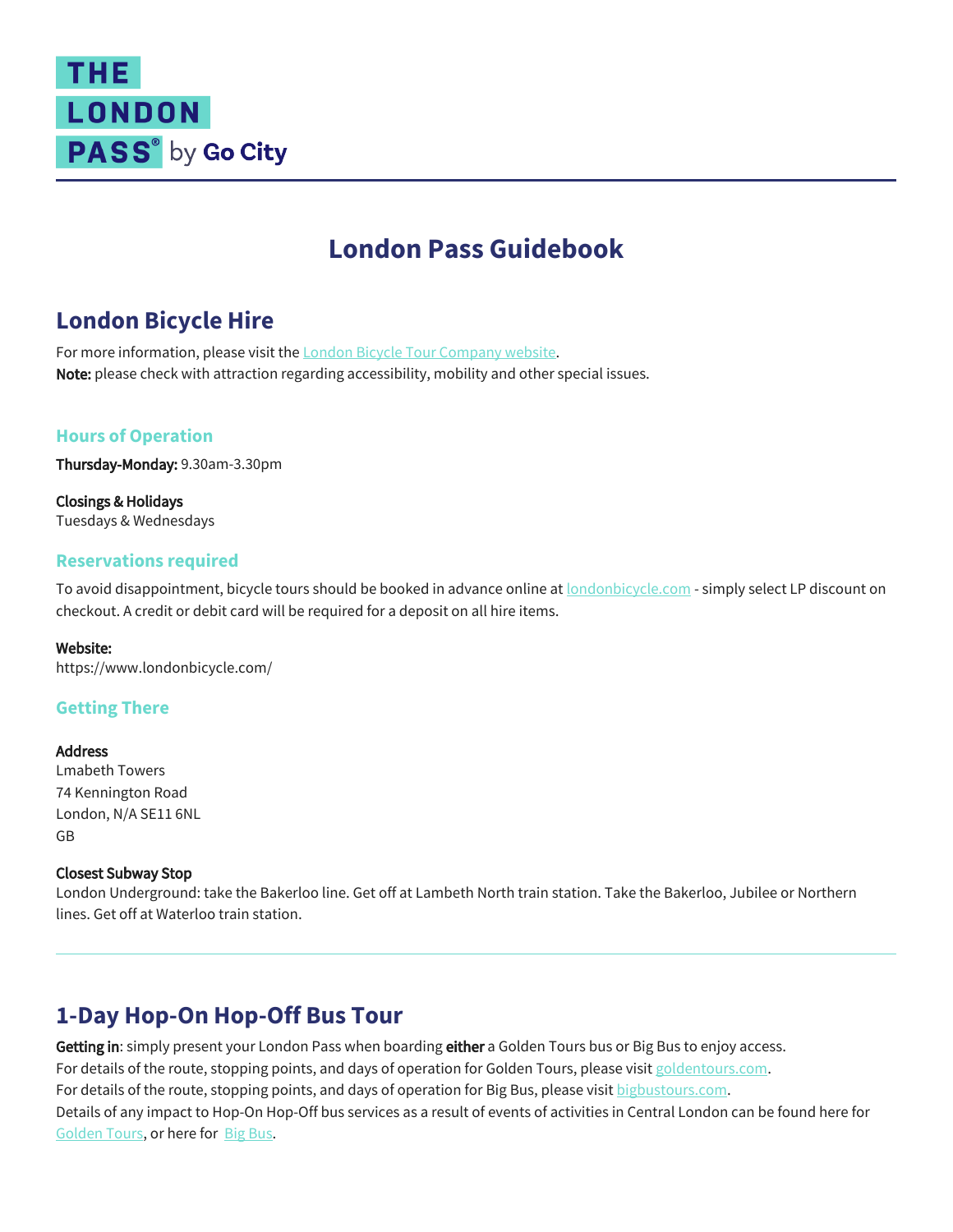Please note: a bus tour is a great way to see the top sights around London, however, we advise against using bus tours as a mode of transportation around the city. For more efficient transport - we'd suggest using London's public transport networks.

## **Hours of Operation**

For details of the route, stopping points, and days of operation for Golden Tours, please visit [goldentours.com](https://www.goldentours.com/london-hop-on-hop-off-bus-tours/hop-on-hop-off-london-bus-tour-24-hr-ticket). For details of the route, stopping points, and days of operation for Big Bus, please visit [bigbustours.com](https://www.bigbustours.com/en/london/london-routes-and-tour-maps/).

#### Closings & Holidays

N/A

## **Getting There**

#### **Address**

Tourist Bus Stop Westminster Bridge Road (eastbound) London, N/A SE1 7PB GB

## Closest Subway Stop

Westminster

# **30+ London Sights Tour - Top Sights Tours**

- The tour lasts three to five hours, so please bear this in mind when preparing for the day.
- $\bullet$ Meet the group outside the Ritz hotel (SW1A 1BS) next to two red telephone boxes.
- Once the tour has been booked, you'll receive a confirmation email with all the details of how, where and who to meet on the day of your tour.

## **Hours of Operation**

[Check the official website for the schedule](https://www.londontopsightstours.com/tour/see-30-london-sights-fun-local-guide/)

Closings & Holidays N/A

## **Reservations required**

Book your tour in advance by emailing **londontopsights@gmail.com** with your pass or order number. You will then receive an email to confirm your place on the tour.

## **Getting There**

#### **Address**

150 Piccadilly, St. James's London, N/A W1J 9BR GB

Closest Subway Stop Green Park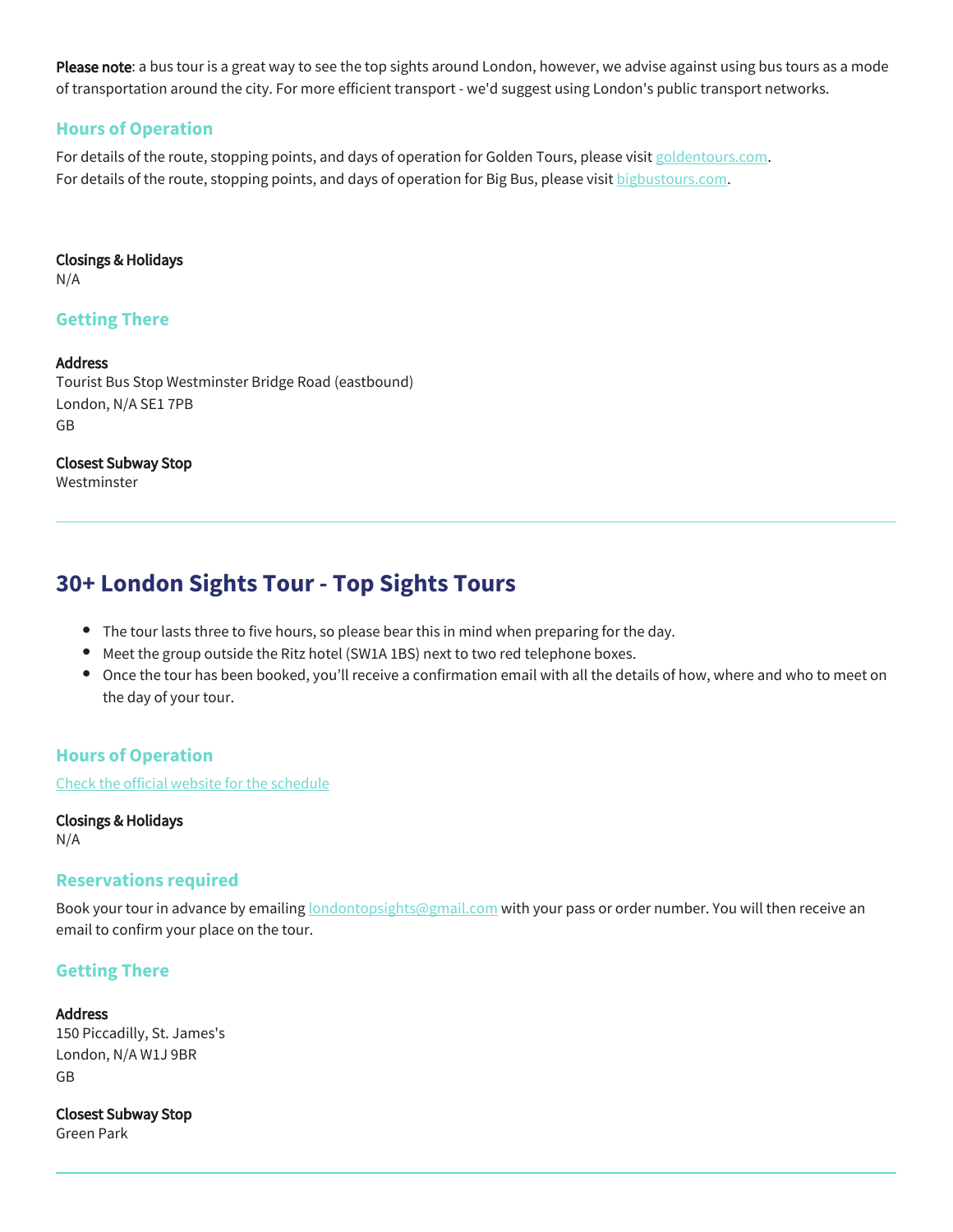# **Apsley House**

Getting in: show your pass at the entrance.

## **Hours of Operation**

1st April-31st December Wednesday-Sunday: 11AM-5PM 1st January-31st March Saturday-Sunday: 10AM-4PM \*Last admission is at 3.30PM

Closings & Holidays From 21st Dec to 1st Jan

## **Reservations required**

To ensure visitors' safety, this attraction is operating a pre-booked, timed-ticketing system. Book free tickets by entering the code LP2021 when selecting your preferred date and time [on their website.](https://englishheritage.seetickets.com/timeslots/apsley-house?_ga=2.219183824.813858355.1598255943-1697310407.1591088579&_gac=1.47635797.1596040766.Cj0KCQjwvIT5BRCqARIsAAwwD-RJf2EmIOCPhvcVJR-iNknHkon3ZWGmciegaysKq1busS5lXZs7_esaAhMaEALw_wcB)

#### Website:

https://englishheritage.seetickets.com/timeslots/apsley-house?\_ga=2.219183824.813858355.1598255943- 1697310407.1591088579&\_gac=1.47635797.1596040766.Cj0KCQjwvIT5BRCqARIsAAwwD-RJf2EmIOCPhvcVJRiNknHkon3ZWGmciegaysKq1busS5lXZs7\_esaAhMaEALw\_wcB

## **Getting There**

Address 149 PiccadillyHyde Park Corner W1 London, N/A W1d 3QA GB

# **ArcelorMittal Orbit**

Present your pass at the main entrance. [The Slide](http://arcelormittalorbit.com/whats-on/the-slide/) can be booked on a first-come, first-served basis. We advise you to arrive in good time.

## **Hours of Operation**

Fri-Sun only from 11am-3pm (last admission at 2pm). Open 7 days per week during school holidays, see [website](https://arcelormittalorbit.com/visit/opening-times-prices/) for more details.

#### Closings & Holidays

Please check [The Orbit's website](https://arcelormittalorbit.com/) for the most up-to-date closures to avoid disappointment.

## **Getting There**

#### Address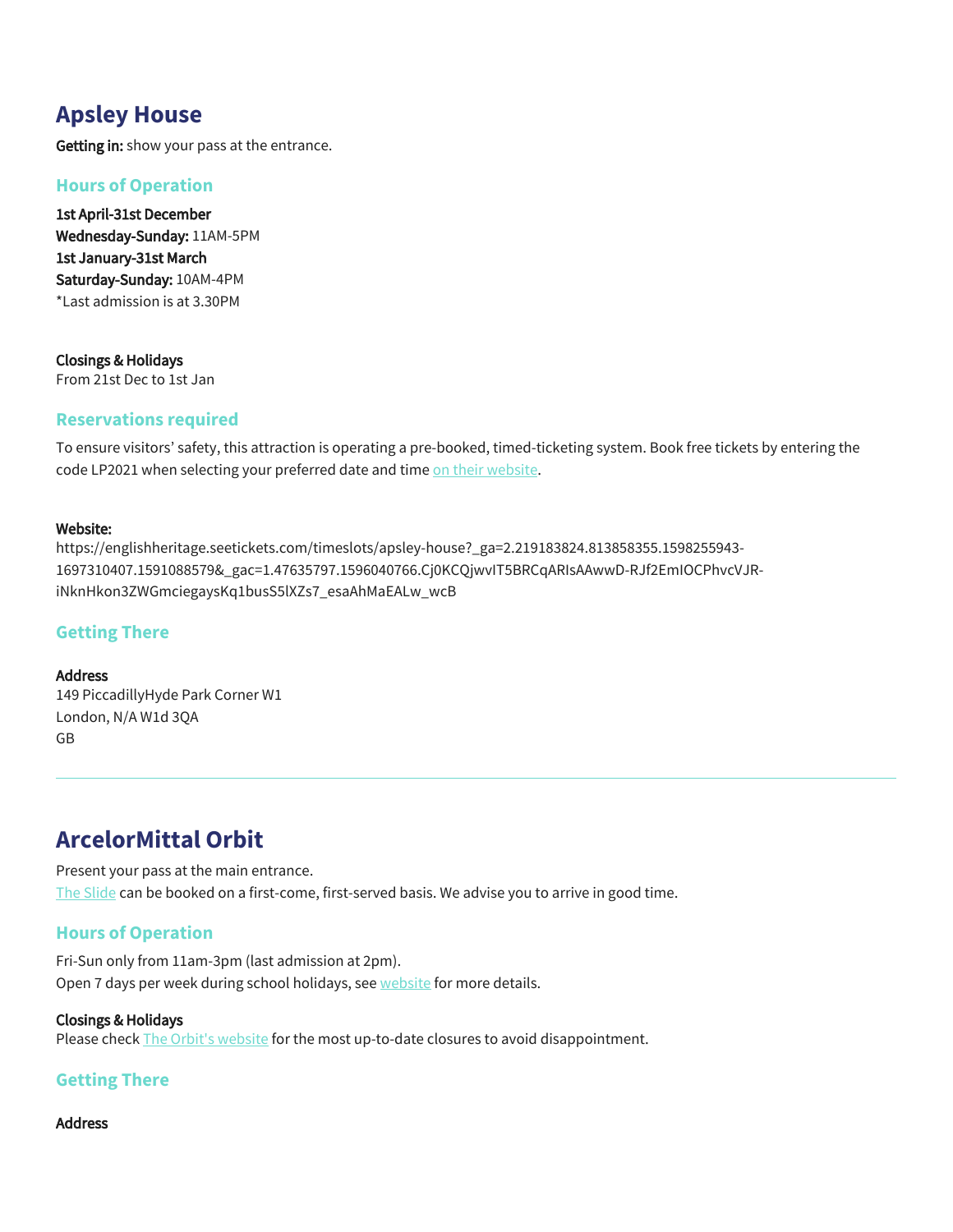5 Thornton St London, N/A E20 2AD GB

#### Closest Subway Stop

London Underground: take Central or Jubilee lines. Get off at Stratford train station; 10-minute walk. Take the DLR. Get off at Pudding Mill Lane train station.

## **BAPS Shri Swaminarayan Mandir**

#### Attraction status as of Nov 29, 2021: Closed

Getting in: simply present your pass at the entrance.

Please note: all London visitors to BAPS Shri Swaminarayan Museum are expected to comply with the dress code (smart casual – not shorts, not skirts shorter than the knee) and be respectful of everyday worshippers.

#### **Hours of Operation**

Every day: 9AM - 6PM (the exhibition closes at 5PM on weekdays) Last admission to the Mandir: 5.30PM

Closings & Holidays N/A

**Getting There**

#### Address

105-119 Brentfield Road Neasden London, N/A NW10 8LD GB

Closest Subway Stop

Neasdon (Jubilee line)

# **Beefeater Gin Distillery Tour**

Getting in: simply show your pass for entry. For more information, please visit [The](https://www.beefeaterdistillery.com/) [B](https://www.londoneye.com/)[eefeater Distillery Tour website](https://www.beefeaterdistillery.com/). Please note: Due to the nature of the experience, we can only accommodate children over the age of 8. Every under 18 years old must be accompanied by an adult.

#### **Hours of Operation**

Friday: 1PM, 3PM & 5PM Saturday and Sunday: 11AM, 1PM, 3PM & 5PM

Closings & Holidays Monday - Thursday

**Reservations required**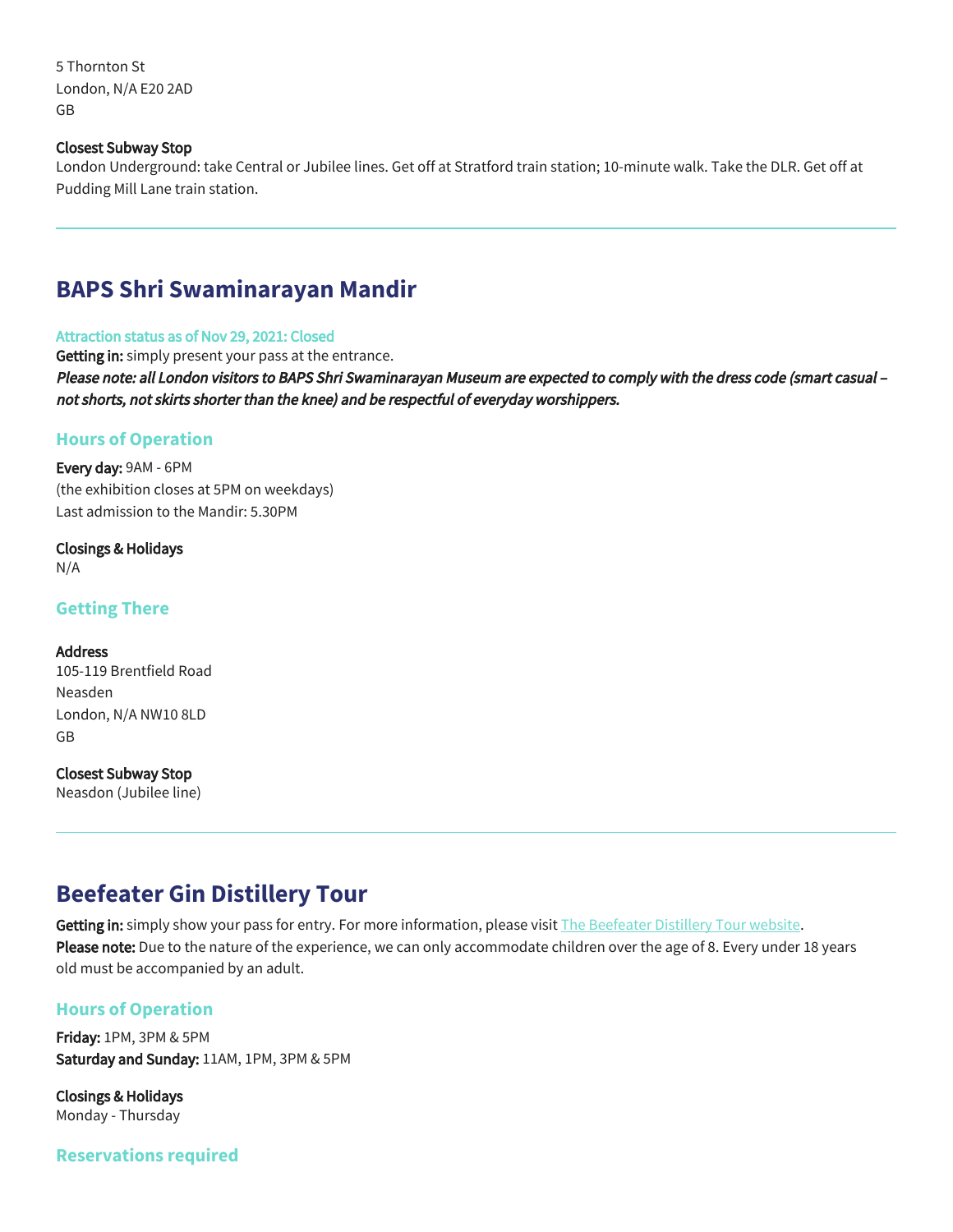You need to send a screenshot of your pass to [info@beefeaterdistillery.com](mailto:info@beefeaterdistillery.com) and request a tour slot. The booking team will come back to you via email confirming if/when they have space available.

E-mail: info@beefeaterdistillery.com

## **Getting There**

**Address** 20 Montford Place London, N/A SE11 5DE GB

## **Benjamin Franklin House**

Getting in: present your pass at the main entrance.

Please note: There is no wheelchair access to Benjamin Franklin House. It is a five-story townhouse with stairs between each floor. There are handrails on each staircase, but no lift. You will be required to wear a face-covering during the course of your visit.

For more information, please visit the **[B](https://www.londoneye.com/)[enjamin Franklin House website](https://benjaminfranklinhouse.org/)**.

## **How to get there**

#### Underground

- Charing Cross - Northern and Bakerloo lines (3-minute walk from attraction)

- Embankment - Northern, Bakerloo, District and Circle lines (3-minute walk)

#### Bus

- Bus numbers 6, 9, 11, 13, 15, 23, 77a, 91 and 176 all stop on Strand, less than 5 minutes walk from the attraction.

## **Hours of Operation**

Friday - Sunday: 12PM - 5PM

Closings & Holidays

Monday - Thursday

## **Reservations required**

As Benjamin Franklin House is only viewable as part of a guided tour, pre-booking is recommended to avoid disappointment. You can book tickets to both tour options directly on the [official website](https://benjaminfranklinhouse.org/). Select the 'London Pass' option when choosing your ticket type, then bring your pass with you on the day.

#### Website:

https://benjaminfranklinhouse.org/

## **Getting There**

#### **Address**

36 Craven Street London, N/A WC2N 5NF GB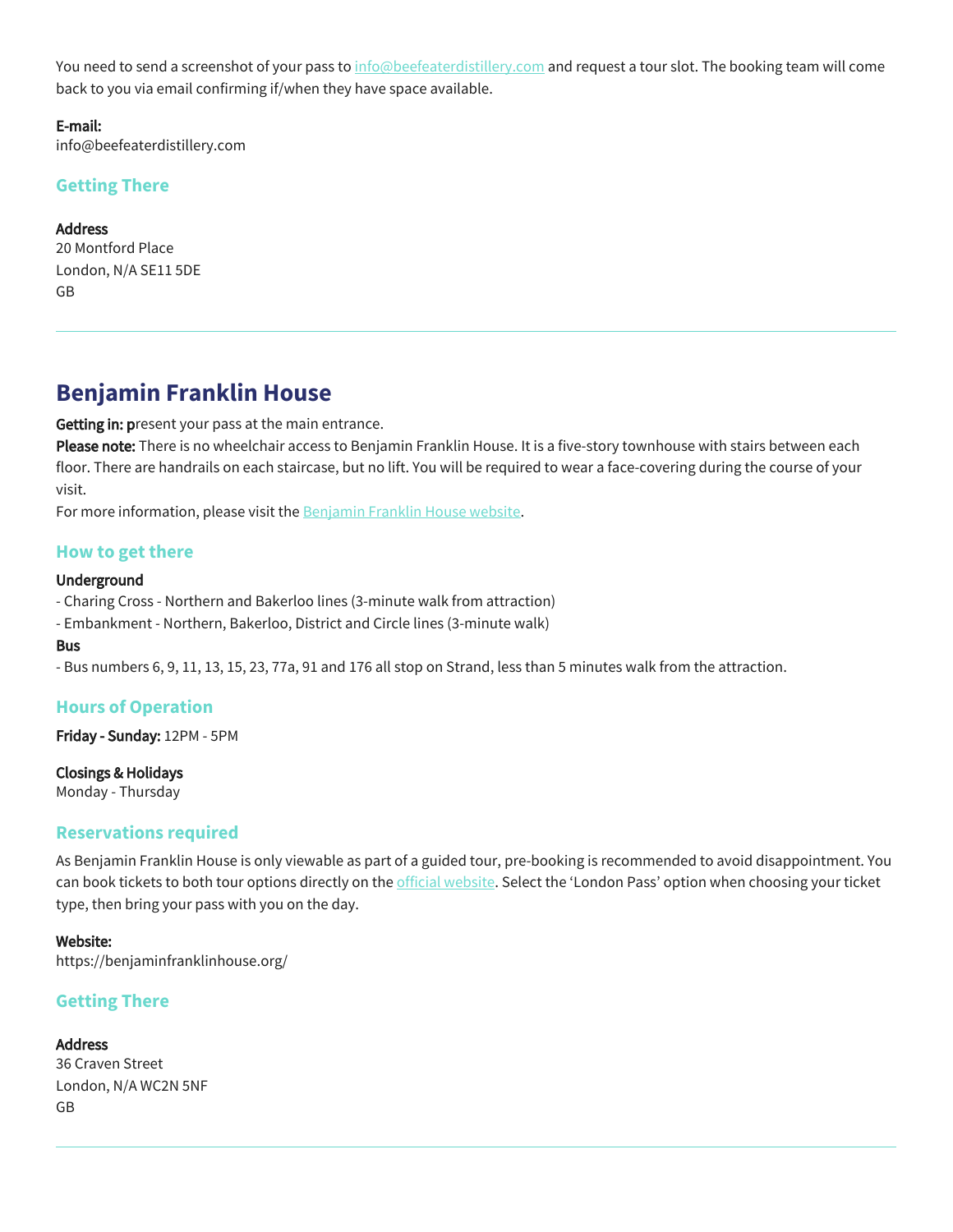## **Brit Icon Tours**

Getting in: present your pass with your booking at the start of your tour.

### **Hours of Operation**

See the [attraction website](https://briticontours.com/bookings/) for the most up-to-date timings for the different tours.

#### Closings & Holidays

N/A

#### **Reservations required**

Bookings must be made for your chosen tour. Follow the link to the **Brit Icon Tours website** and make your reservation. Please present your booking and London Pass at the start of your tour.

#### Website:

https://briticontours.com/bookings/

### **Getting There**

#### Address

Outside Sun in Splendour, 7 Portobello Road, London, N/A W11 3DA GB

## **Brit Movie Tours**

Getting in: present your pass and tour confirmation to the guide. Please note: under 18s must be accompanied by an adult.

## **Hours of Operation**

Start times and locations vary depending on each tour. Please check the [official attraction website](https://britmovietours.com/bookings/) for up-to-date information.

## Closings & Holidays

N/A

## **Reservations required**

Due to the popularity of the tours, we recommend that you book a tour at least 48 hours in advance. Simply visit the Brit Movie [Tours website](https://britmovietours.com/londonpass/) and follow the instructions on that page to book your tour in with us. When choosing your preferred tour and date we will require your name, mobile number, email address, and pass number for each member of your party.

#### Website:

https://britmovietours.com/londonpass/

## **Getting There**

#### Address

7 Bell Yard Holborn London, N/A WC2A 2JR GB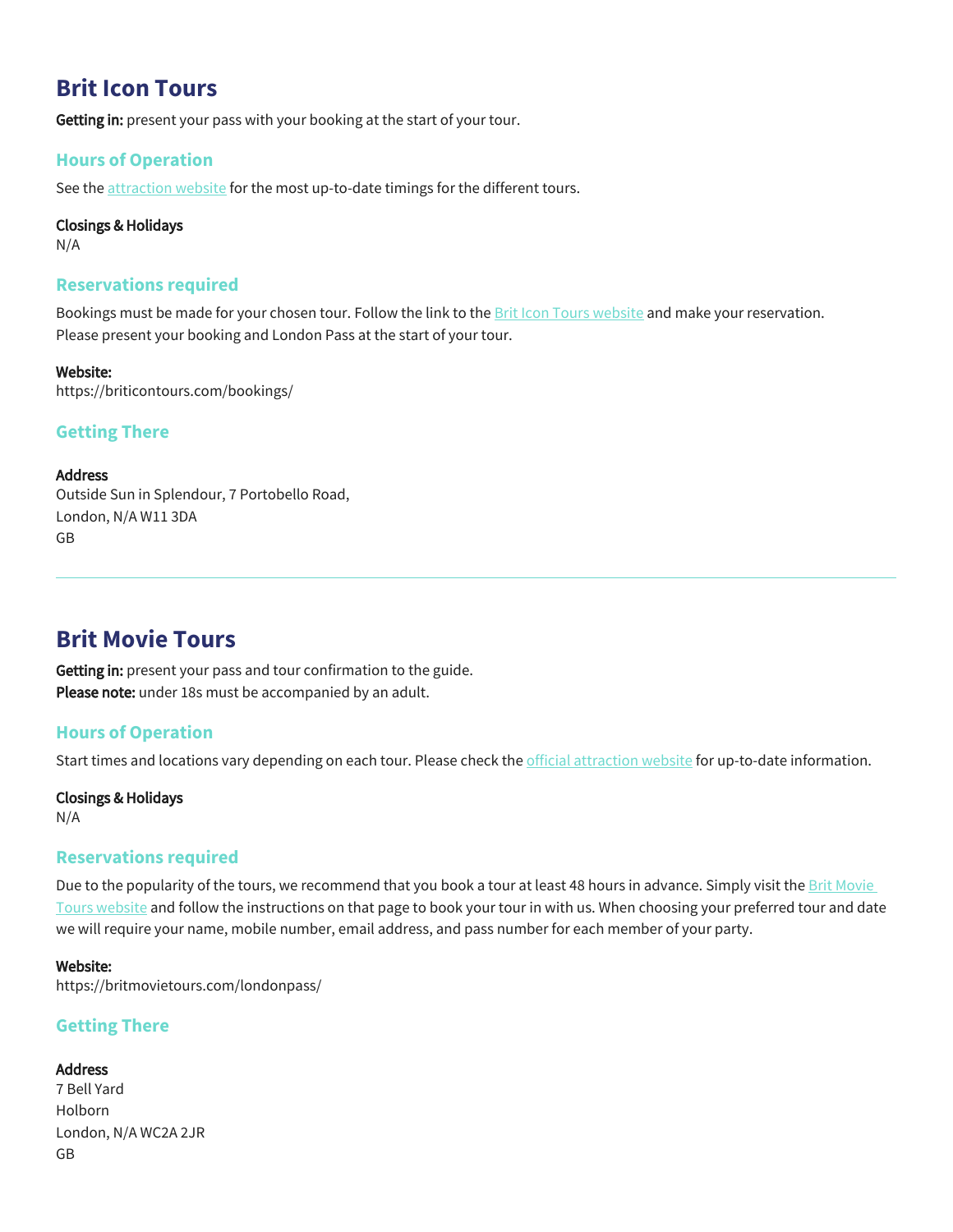## **Brit Music Tours**

Getting in: present your pass and tour confirmation to the guide.

### **Hours of Operation**

Visit [Brit Music Tours' website](https://britmusictours.com/londonpass/) for departure times.

### Closings & Holidays

N/A

## **Reservations required**

Bookings must be made for your chosen tour. Follow the link to the **Brit Music Tours website** and make your reservation. Please note: the David Bowie and Beatles tours only operate from March to October.

#### Website:

https://britmusictours.com/londonpass/

## **Getting There**

#### **Address**

Business address: 152-160 City Road London, N/A EC1V 2NX GB

# **British Museum VOX audio guide**

Attraction status as of Nov 29, 2021: Temporarily unavailable N/A

## **Hours of Operation**

Open daily: 101AM-4.30PM

#### Closings & Holidays

24, 25, 26, 31 December 1 January 10, 12, 13 April 8, 25 May 31 August

## **Getting There**

#### Address

The British Museum, Great Russell Street London, N/A WC1B 3DD GB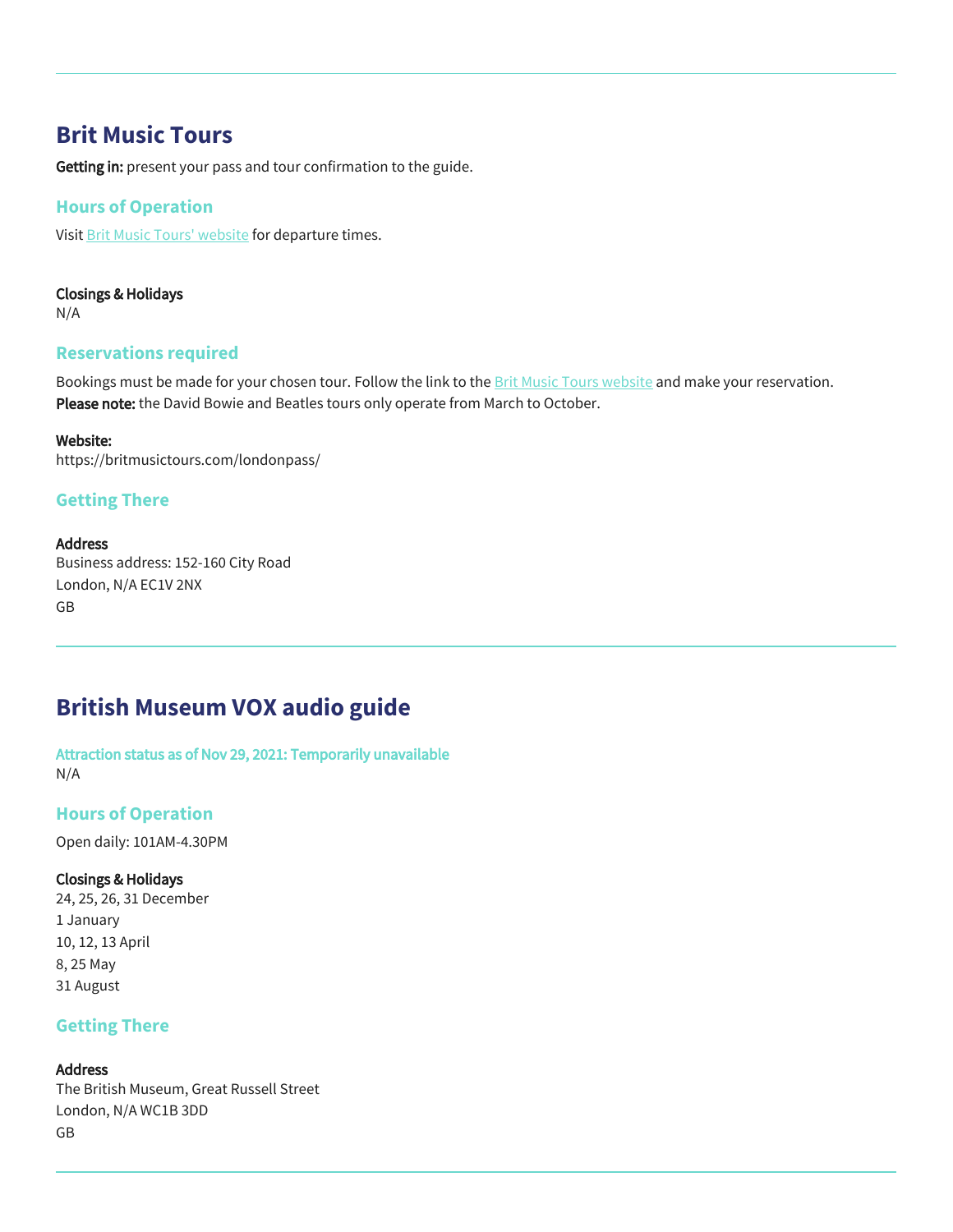## **Cartoon Museum**

Show your London Pass at the door for entry. The site is fully wheelchair accessible and fitted with a hearing loop.

## **Hours of Operation**

Tuesday, Wednesday, Friday, Saturday, Sunday: 10.30AM - 5.30PM Thursday: 10.30AM - 8PM

Closings & Holidays Mondays

## **Getting There**

Address 63 Wells St. Fitzrovia London, N/A W1A 3AE GB

Closest Subway Stop Tottenham Court Road (Central, Northern), Oxford Circus (Bakerloo, Central and Victoria)

## **Charles Dickens Museum**

Getting in: simply present your pass at the entrance.

## **Hours of Operation**

Wednesday - Sunday: 10AM - 5PM Last admission at 4PM

Closings & Holidays N/A

#### **Reservations required**

Simply visit the [Charles Dickens Museum website](https://dickensmuseum.digitickets.co.uk/event-tickets/7124?catID=6649) to book your slot.

#### Website:

https://dickensmuseum.digitickets.co.uk/event-tickets/7124?catID=6649

#### **Getting There**

Address

48 Doughty Street London, N/A WC1N 2LX GB

Closest Bus Stop 7, 17, 19, 38, 45, 46, 55, 243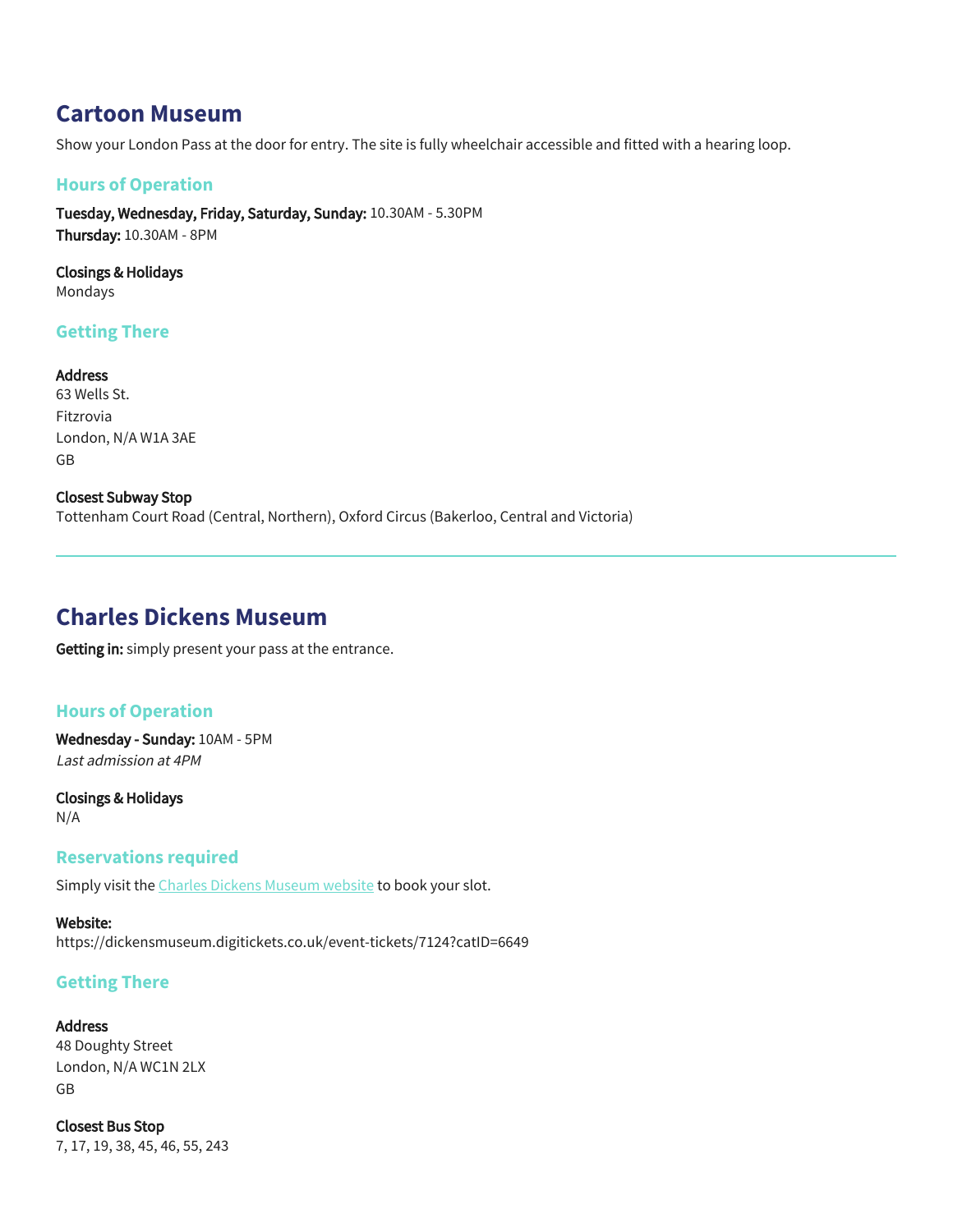# **Chelsea FC Stadium Tour**

Getting in: simply present your pass at the main tours and museum entrance. The tour includes admission to the museum, please allow two hours for your visit.

Please note: the tours schedule is subject to change based on match days. For up-to-date information, please check the Chelsea [FC Tours website.](https://www.chelseafc.com/en/stamford-bridge/stadium-tours-and-museum/opening-times) We recommend checking the website for availability on the day of your visit.

COVID-19 measures: all visitors above the age of 11 must wear a face covering when in the stadium and the museum. There are several hand sanitizer stations in and around the tour and museum experience and tour groups will be capped at 30 people to ensure social distancing can be maintained.

## **Hours of Operation**

Tours: depart hourly from 10AM (first tour) to 3PM (last tour). Museum: daily from 9.30AM to 5PM (last admission 4.30PM). For up-to-date information, please check the Chelsea FC website.

### Closings & Holidays

25 & 26 December, match-days & certain pre-match days.

## **Getting There**

#### Address

Stamford Bridge Fulham Road London, N/A SW6 1HS GB

Closest Bus Stop Bus numbers: 14, 211 & 414

#### Closest Subway Stop

Fulham Broadway (District line) or West Brompton (District line or Overground)

# **Chelsea Physic Garden**

Getting in: show your London pass at the door for entry.

## **Hours of Operation**

Monday-Friday & Sunday: 11AM - 5.30PM Last admission: 5PM or dusk - whichever is earlier.

Closings & Holidays 14 December - 25 January Saturdays

## **Getting There**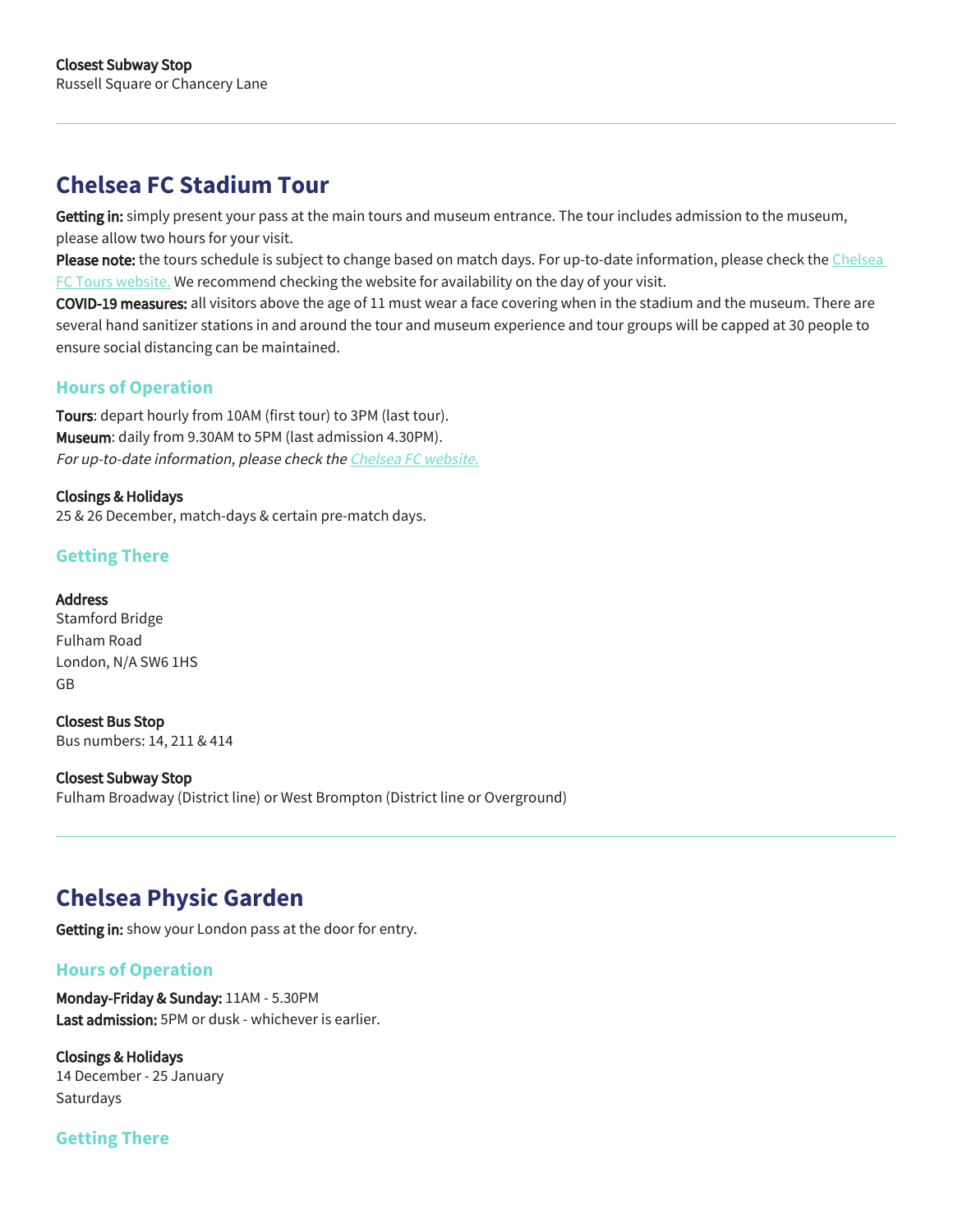### Address

Swan Walk London, N/A SW3 4HS GB

#### Closest Subway Stop

Sloane Square

# **Chiswick House and Kitchen Garden**

Getting in: please present your pass at the admissions desk for entry to the house.

## **Hours of Operation**

#### Open from April to October

Thursday to Sunday: 10AM to 4PM (House and Kitchen Garden) Monday to Wednesday: closed (House and Kitchen Garden)

The surrounding gardens are free to enter all year round.

Closings & Holidays Closed November to March (House and Kitchen Garden)

## **Getting There**

#### Address

Burlington Lane Chiswick London, N/A W4 2RP GB

Closest Bus Stop Bus 190 & 533 - stop at Alexandra Avenue (just outside the Gardens)

Closest Subway Stop Nearest underground station: Turnham Green (District line) , nearest train station: Chiswick

## **Curzon Bloomsbury**

Redeem your pass at the box office for a movie ticket. For more information, please visit the [Curzon Bloomsbury](https://www.curzoncinemas.com/bloomsbury/nt) website

## **Hours of Operation**

Monday - Thursday: 10AM - 9.45PM Friday - Sunday: Only valid on screenings before 5PM

Closings & Holidays N/A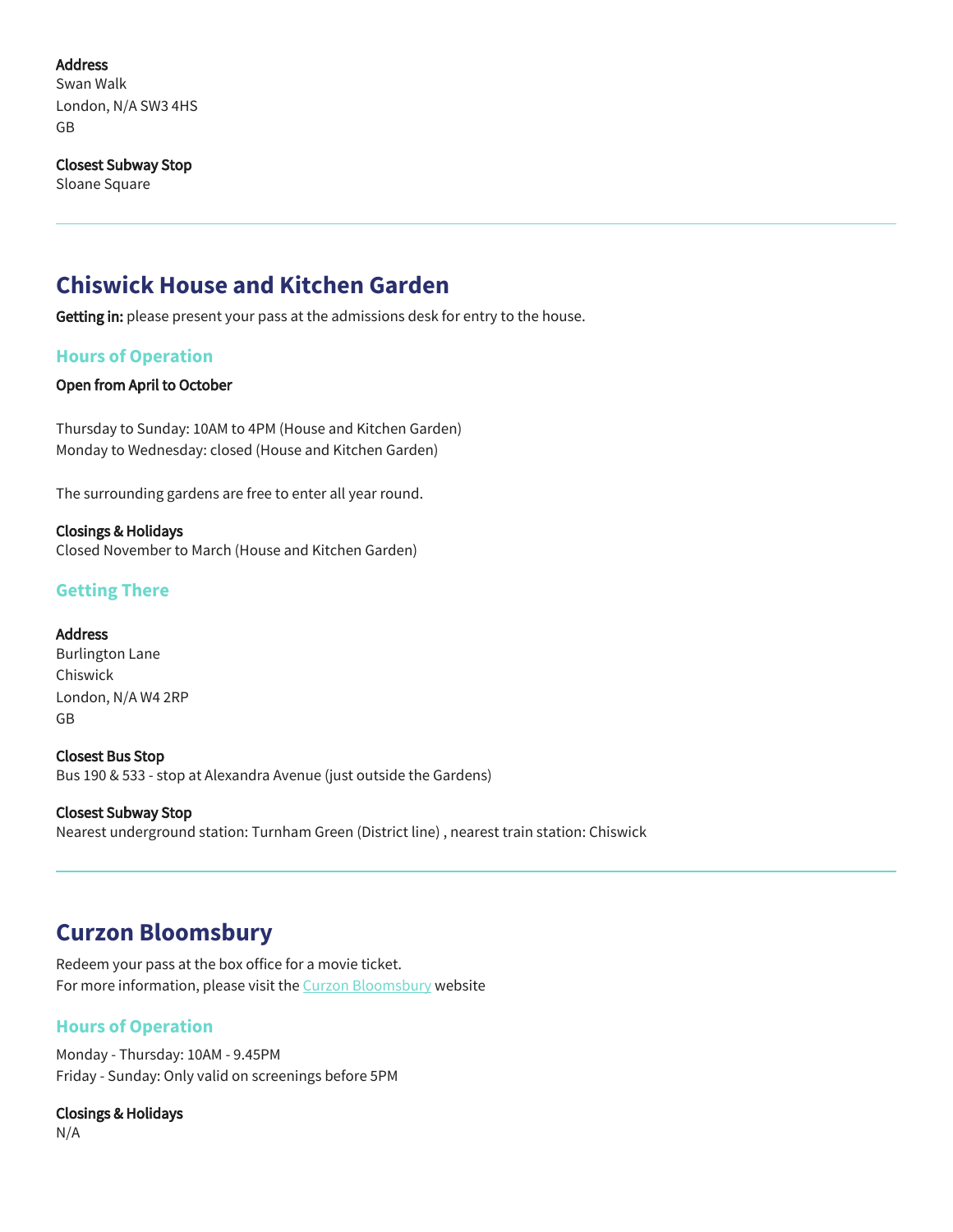## **Getting There**

Address Brunswick Centre London, N/A WC1N 1AW GB

## **Curzon Cinema Soho**

Getting in: show your pass at the box office to redeem your movie ticket.

## **Hours of Operation**

Box office open Monday-Thursday: 10AM-9.45PM Friday-Sunday: only valid at screenings before 5PM

Closings & Holidays N/A

## **Getting There**

Address 99 Shaftesbury Avenue London, N/A W1D 5DY GB

# **Curzon Mayfair Cinema**

Redeem your pass at the box office for a movie ticket. For more information, please visit the [Curzon Mayfair website](https://www.curzoncinemas.com/mayfair/info).

## **Hours of Operation**

Monday - Thursday: 10AM - 9.45PM Friday - Sunday: Only valid on screenings before 5PM

Closings & Holidays N/A

## **Getting There**

Address 38 Curzon StreetMayfair W1 London, N/A W1J 7TX GB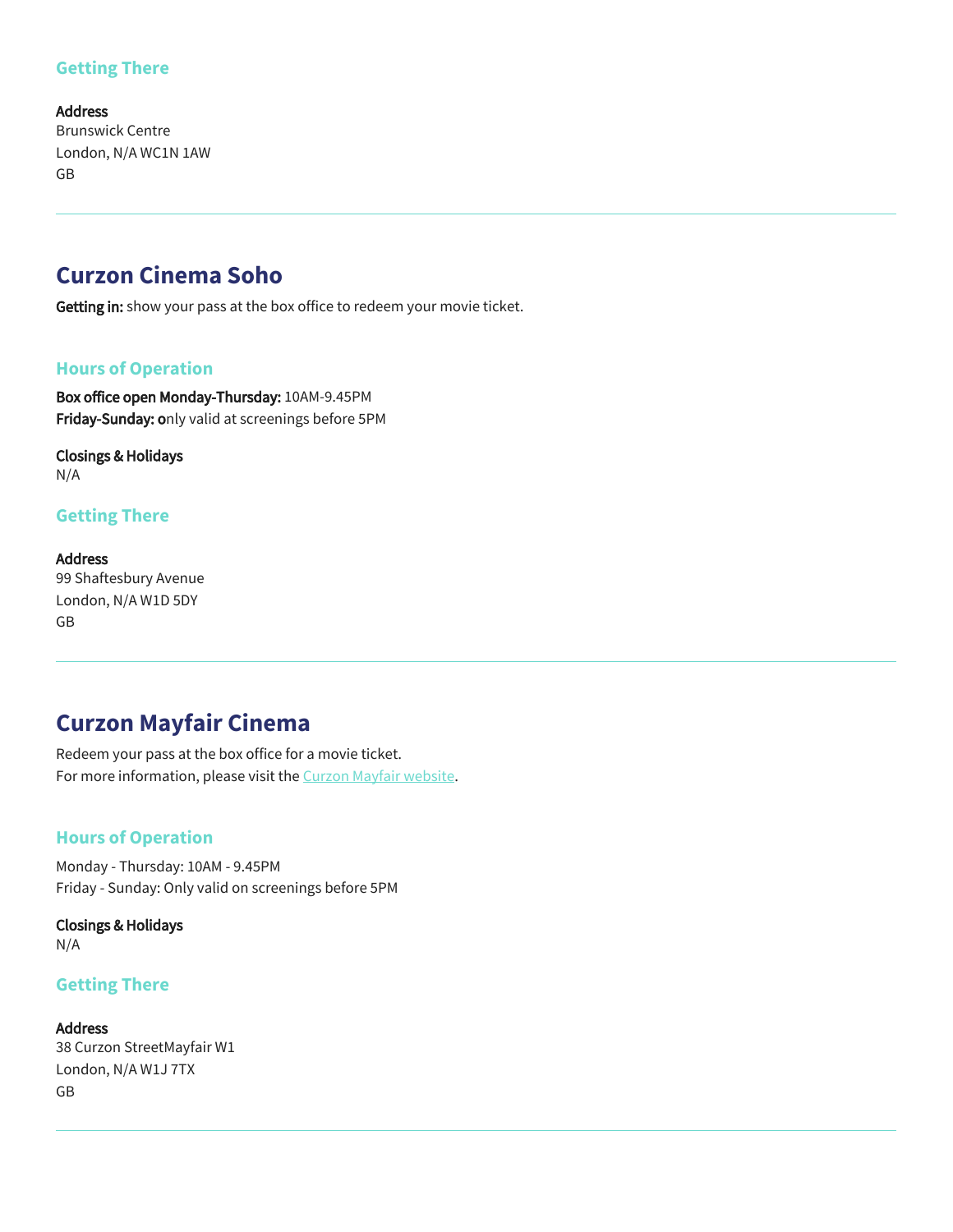# **Cutty Sark**

Getting in: present your pass at the admissions desk. Please note: to avoid disappointment, customers are strongly advised to check availability on the [Cutty Sark's website.](https://tickets.rmg.co.uk/webstore/shop/viewItems.aspx?cg=RMG&c=CST&_ga=2.101074113.194024544.1622537812-1264773050.1622537812)

## **Hours of Operation**

Monday-Sunday: 10AM - 5PM (Last admmission: 3.30PM)

Closings & Holidays N/A

## **Getting There**

Address King William Walk, Greenwich London, N/A SE10 9HT GB

Closest Subway Stop Cutty Sark DLR

# **Eltham Palace**

Attraction status as of Nov 29, 2021: Temporarily unavailable Getting in: simply show your pass at the entrance. For more information visit the **Eltham Palace** website.

## **Hours of Operation**

Sunday - Friday: 10AM - 6PM

Closings & Holidays Saturdays

## **Reservations required**

To ensure visitors' safety, this attraction is operating a pre-booked, timed-ticketing system. Book free tickets by entering the code LP2021 when selecting your preferred date and time on the [Eltham Palace website.](https://englishheritage.seetickets.com/event/eltham-palace/eltham-palace/1896030#op4)

#### Website:

https://englishheritage.seetickets.com/event/eltham-palace/eltham-palace/1896030#op4

## **Getting There**

## **Address**

Court Yard SE9 London, N/A W1d 3QA GB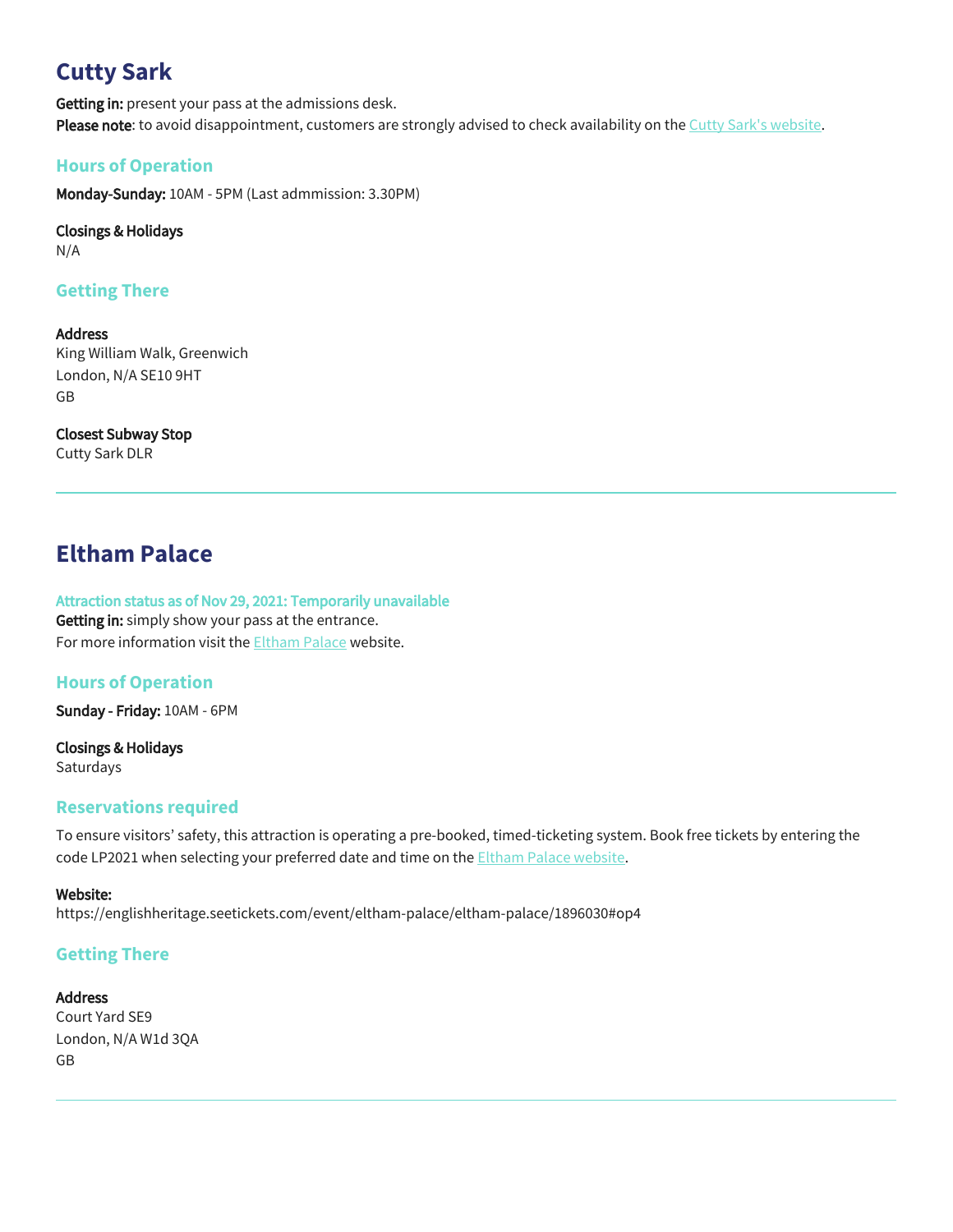# **Emirates Stadium Tour - Arsenal FC**

Getting in: The Arsenal museum at Emirates Stadium is situated opposite turnstile E in the Northern Triangle Building, next to the Ken Friar bridge. The stadium tours entrance is located within the Armoury Store.

Present your pass at the tour entrance inside the shop. In accordance with government guidelines, you will be asked to leave a name and contact phone number (lead party member only). Admission is subject to availability and you may need to wait for the next available time slot.

For more information, please visit the **[Emirates Arsenal Stadium Tours website](https://arsenaldirect.arsenal.com/Arsenal-Tours-Category/stadium-tour/tour/p/STADIUM)**.

#### Emirates Arsenal Stadium Tours tickets help

Simply ask our help team if you have any questions.

## **Hours of Operation**

Daily 10AM-4PM (last entry at 3PM)

#### Closings & Holidays

Closed on match days. Please check the [official website](https://arsenaldirect.arsenal.com/Arsenal-Tours-Category/stadium-tour/tour/p/STADIUM) for changes in opening hours, tour times or exceptional closure dates.

## **Getting There**

#### Address

75 Drayton Park London, N/A N5 1BU GB

Closest Subway Stop London Underground: take the Piccadilly line. Get off at Arsenal train station.

# **Estorick Collection of Modern Italian Art**

Getting in: present your pass at the main entrance.

## **Hours of Operation**

Wednesday - Saturday: 11AM - 6PM Sunday: 12noon - 5PM Last admission: 30 minutes before closing time [Please visit the official attraction website for current opening times.](https://www.estorickcollection.com/)

Closings & Holidays Mondays & Tuesdays

## **Reservations required**

Reservations are required to visit this attraction. Visit **[Estorick Collection's website](https://estorick-collection.arttickets.org.uk/)** and select the date and time you wish to visit.

## **Getting There**

Address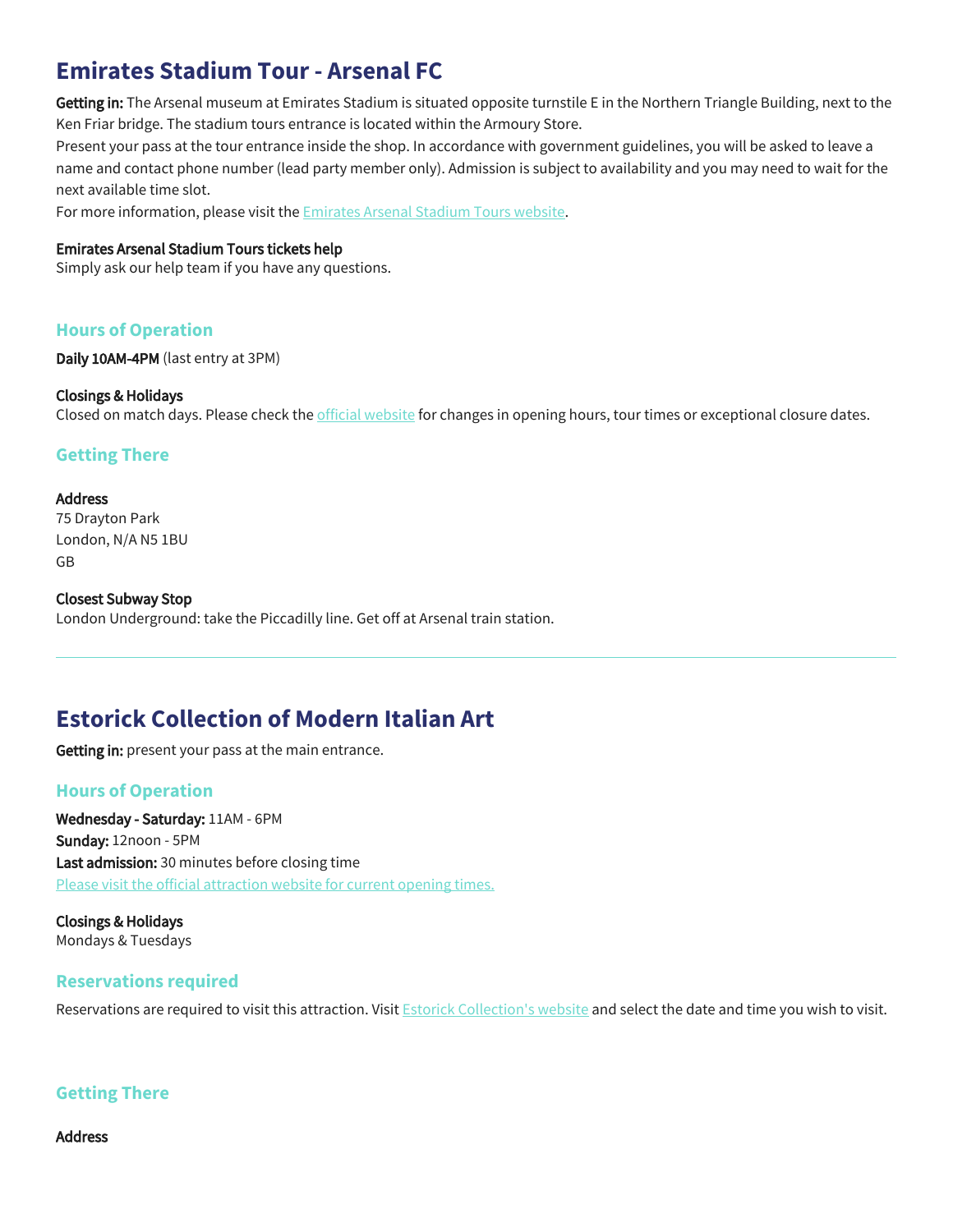39a Canonbury Square London, N/A N1 2AN GB

Closest Bus Stop 271 to door; 4, 19, 30, 43 to Upper Street/Canonbury Lane; 38, 56, 73, 341 to Essex Road /Canonbury Road

Closest Subway Stop Highbury and Islington

## **Fan Museum**

Getting in: show your pass for entry

## **Hours of Operation**

Wednesday-Saturday: 11AM-5PM

Closings & Holidays N/A

## **Getting There**

Address 12 Crooms Hill, Greenwich London, N/A SE10 8ER GB

Closest Subway Stop Cutty Sark DLR, Greenwich DLR

# **Florence Nightingale Museum**

Getting in: simply show your pass at the entrance.

## **Hours of Operation**

10AM - 5PM Only open on the first weekend of the month. (June 5, June 6, July 3, July 4, August 7, August 8, September 4, September 5)

Closings & Holidays N/A

## **Reservations required**

Visit the [Florence Nightingale website](https://florence-nightingale-museum.arttickets.org.uk/) and book your spot by selecting the "London Pass" option after choosing your preferred date and time.

#### Website:

https://florence-nightingale-museum.arttickets.org.uk/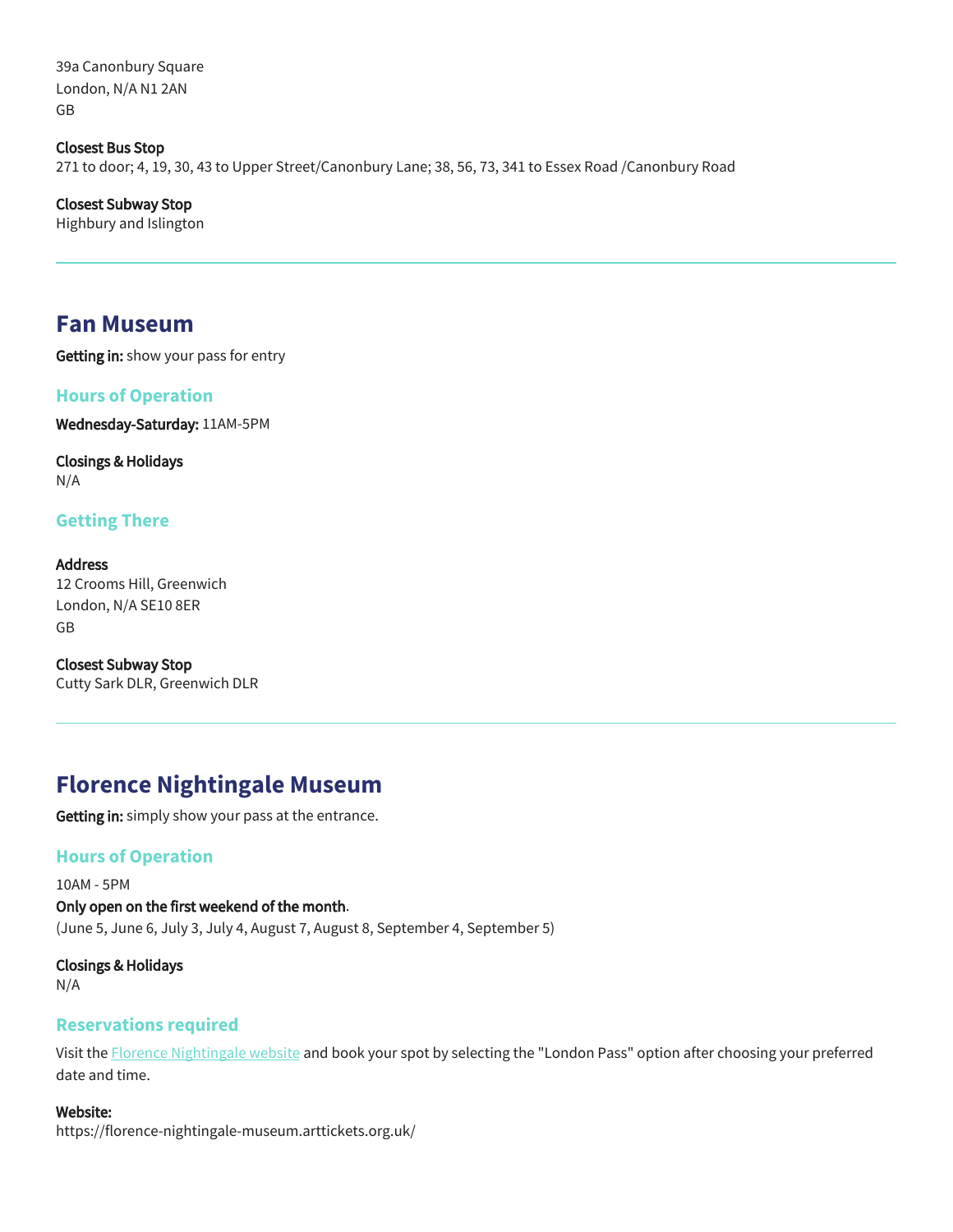## **Getting There**

#### Address

2 Lambeth Palace Road London, N/A SE1 7EW GB

## **Freud Museum London**

Getting in: All visitors must **[book a ticket](https://freud-museum.arttickets.org.uk/freud-museum/2021-05-04-freud-museum-london-tickets/book) online prior to visiting**. Choose your date and time then select General Admission and scroll down to London Pass Holder ticket type. Audio guides in English can be streamed on your smartphone and are available for free.

Audio guides are available for an additional fee in English, French, German, Italian, Portuguese (Brazilian) and Spanish. Ask upon arrival to fully capture the experience.

For more information, please visit [The Freud Museum London website.](https://www.freud.org.uk/?gclid=EAIaIQobChMIpPij4cry6QIV8IBQBh0_GAo7EAAYASAAEgLda_D_BwE)

## **Hours of Operation**

Wednesday, Saturday, Sunday: 10.30AM - 5PM

Closings & Holidays 1-2 January, 24-26 December

## **Reservations required**

Please visit the **Freud Museum website** to make a booking.

#### Website:

https://freud-museum.arttickets.org.uk/freud-museum/2021-05-04-freud-museum-london-tickets/book

## **Getting There**

Address 20 Maresfield Gardens London, N/A NW3 5SX GB

# **Golden Hinde**

Getting in: present your London Pass at the main entrance.

## **Hours of Operation**

Saturday - Sunday: 10AM - 5PM

Closings & Holidays Monday - Friday

## **Getting There**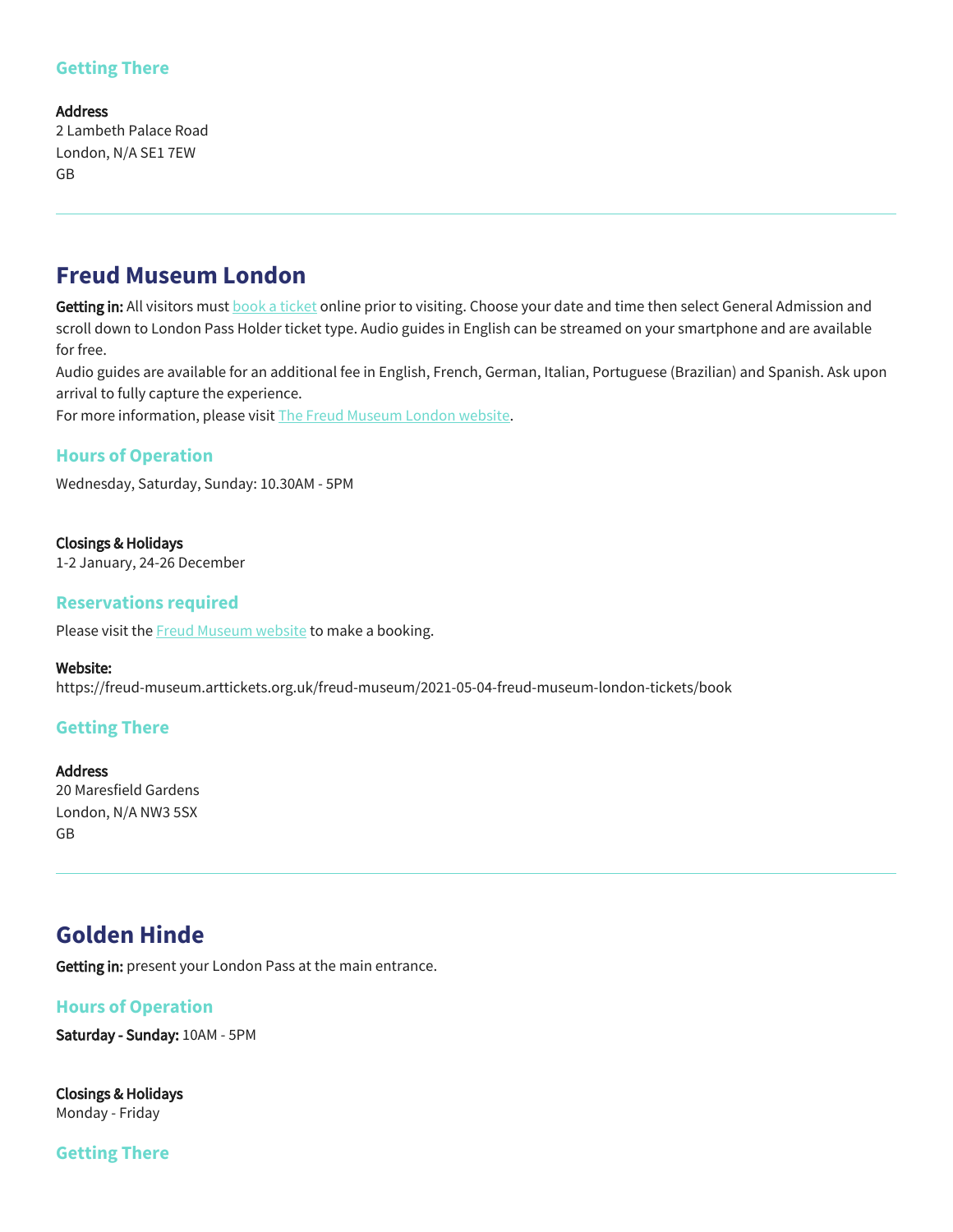#### Address

St Mary Overie Dock, Cathedral Street London, N/A SE1 9DE GB

Closest Bus Stop London Bridge Borough

Closest Subway Stop London Bridge

## **Guildhall Art Gallery**

Getting in: show your pass and proof of reservation on arrival.

### **Hours of Operation**

Daily: 10:30AM - 4PM

Closings & Holidays N/A

### **Reservations required**

Tickets must be pre-booked. Visit Guildhall Art Gallery's [website](https://guildhall-art-gallery.arttickets.org.uk/) to reserve your spot.

Website: https://guildhall-art-gallery.arttickets.org.uk/

## **Getting There**

Address Guildhall Yard London, N/A EC2V 5AE GB

## **Hampton Court Palace**

Getting in: Simply show your pass upon arrival.

## **Hours of Operation**

8 September to 22 October Wed-Sun 10AM to 5.30PM (last admission 4PM) 23 October to 31 October Daily 10AM to 5.30PM (last admission 4PM) 1 November to 17 December Wed-Sun 10AM to 4PM (last admission 2.30PM) 18 December to 31 December Daily 10AM to 4PM (last admission 3PM)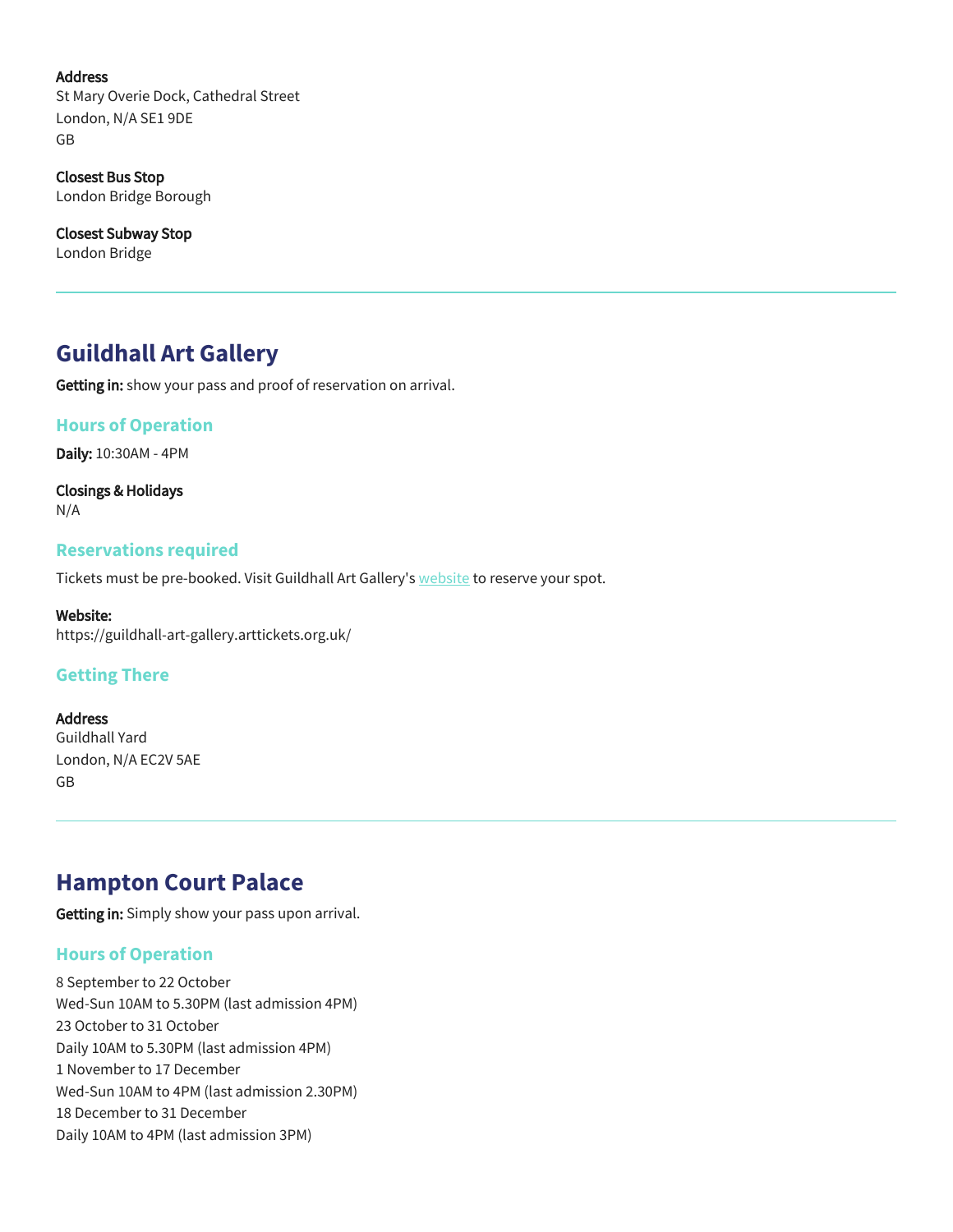Closings & Holidays

24, 25 & 26 December

## **Getting There**

#### Address

Hampton Court Palace, East Molesey, Surrey London, N/A KT8 9AU GB

Closest Subway Stop Hampton Court

## **Household Cavalry Museum**

Getting in: show your pass at the door for entry. London Pass customers do not need to book in advance but may need to wait for the next available time slot on arrival

### How to get there Underground

Charing Cross - Bakerloo and Northern lines (6 minute walk from attraction) Westminster - Jubilee, District and Circle Lines (6 minute walk) Embankment - Bakerloo, Northern, District and Circle lines (10 minute walk) St James Park - District and Circle lines (10 minute walk) Train Charing Cross - 6 minute walk from attraction Bus Numbers 11, 12, 159, 24, 3, 453, 53, 87 and 88 all stop close to the attraction throughout the day. For more information, please visit the **Household Cavalry Museum website**.

## **Hours of Operation**

Wednesday to Sunday: 11AM to 4PM (last entry 3PM)

Closings & Holidays Mondays and Tuesdays

## **Getting There**

# Address

Horse GuardsWhitehall London, N/A SW1A 2AX GB

Closest Subway Stop Charing Cross

# **Jason's Original Canal Boat Trip**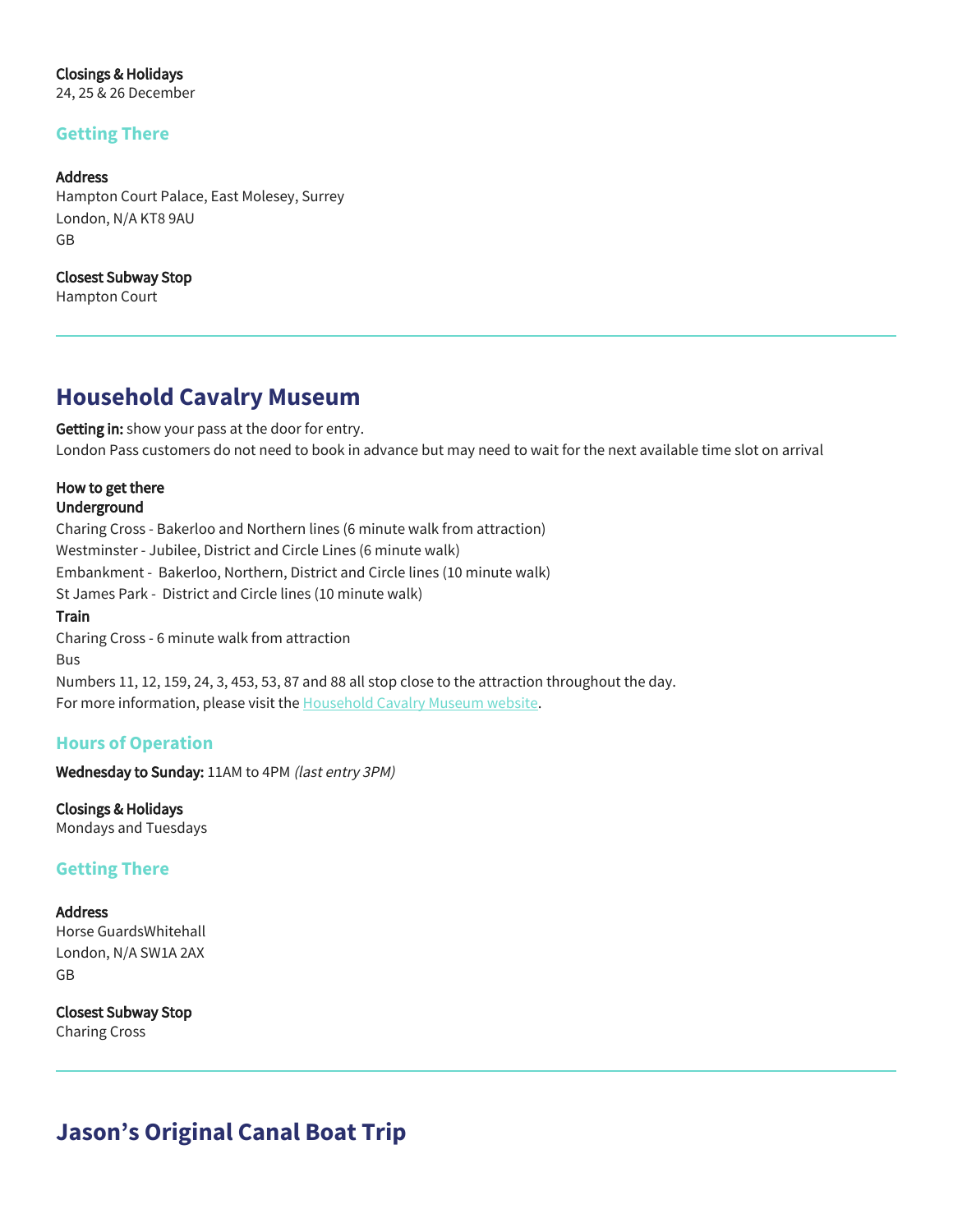#### Attraction status as of Nov 29, 2021: Back March 2022 Getting in

- A one-way tour with Jason's Original Canal Boat Trip is included with The London Pass®. You can book to go from Little Venice to Camden Lock or vice versa. The London Pass does not include return journeys.
- Pre-booking of Jason's Original Canal Boat Trip is strongly advised. You can make a reservation request on the official [website.](https://www.jasons.co.uk/)
- Please allow 24 hours for a response to booking requests. Bookings will not be accepted after 6PM the day before travel or after 6 pm on Friday for weekend bookings
- The live commentary is only available on the journey from Little Venice to Camden. From Camden to Little Venice, there is no commentary, so please book your chosen leg accordingly.
- Jason's Original Canal Boat Trip usually operates from the end of March to November each year, departing several times a day from both Little Venice and Camden. [For the latest timetable, check here.](https://www.jasons.co.uk/)

## **Hours of Operation**

Please note: this is a seasonal attraction and runs from March to October.

Friday - Sunday [Please visit the official attraction website for current opening times](https://www.jasons.co.uk/)

## Closings & Holidays

N/A

## **Getting There**

## Address

Little Venice London, N/A W9 2PD GB

Closest Bus Stop Bus numbers 6, 187 and 414 all stop at Warwick Avenue tube station.

## Closest Subway Stop

Warwick Avenue - Bakerloo Line (4-minute walk from attraction)

## **Jewel Tower**

Getting in: simply show your pass at the entrance. For more information visit the [Jewel Tower](https://www.english-heritage.org.uk/visit/places/jewel-tower/?utm_source=Google%20Business&utm_campaign=Local%20Listings&utm_medium=Google%20Business%20Profiles&utm_content=jewel%20tower&utm_source=Google%20Business&utm_campaign=Local%20Listings&utm_medium=Google%20Business%20Profiles&utm_content=jewel%20tower) website.

## **Hours of Operation**

November - March Saturday & Sunday: 10AM - 4PM

Closings & Holidays 25-26 Dec, 1 Jan

## **Reservations required**

To ensure visitors' safety, this attraction is operating a pre-booked, timed-ticketing system.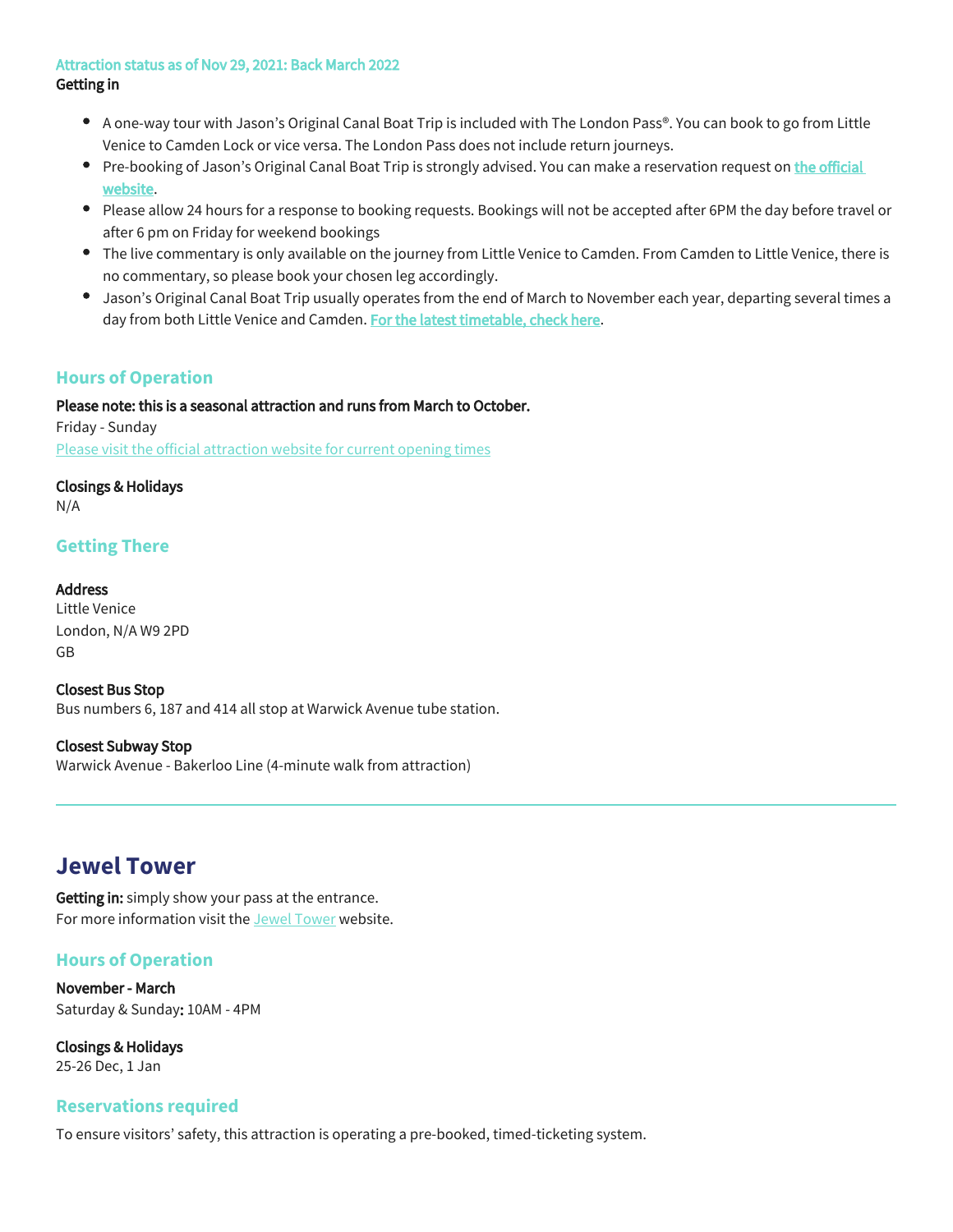You can book free tickets by entering the code LP2021 when selecting their preferred date and time through the *online booking* [form](https://englishheritage.seetickets.com/timeslots/jewel-tower?_ga=2.203407064.813858355.1598255943-1697310407.1591088579&_gac=1.191290840.1596040766.Cj0KCQjwvIT5BRCqARIsAAwwD-RJf2EmIOCPhvcVJR-iNknHkon3ZWGmciegaysKq1busS5lXZs7_esaAhMaEALw_wcB) (weekend availability only).

#### Website:

https://englishheritage.seetickets.com/timeslots/jewel-tower?\_ga=2.203407064.813858355.1598255943-1697310407.1591088579 &\_gac=1.191290840.1596040766.Cj0KCQjwvIT5BRCqARIsAAwwD-RJf2EmIOCPhvcVJRiNknHkon3ZWGmciegaysKq1busS5lXZs7\_esaAhMaEALw\_wcB

## **Getting There**

#### Address

Abingdon St, Westminster, London, N/A SW1P 3JX GB

Closest Subway Stop Westminster (Jubilee, District and Circle lines)

# **Jewish Museum London**

Attraction status as of Nov 29, 2021: Closed Please show your pass upon arrival.

### **Hours of Operation**

Sunday, Monday, Tuesday and Thursday: 10AM - 5PM

Closings & Holidays N/A

## **Getting There**

Address 129-131 Albert Street, Camden Town London, N/A NW1 7NB GB

Closest Subway Stop London Underground: Northern Line Camden Town or Mornington Crescent

## **Keats House**

Getting in: show your London Pass and proof of reservation for entry.

## **Hours of Operation**

Thursday and Sunday only. Tours at 11AM, 12.15PM, 2.15PM & 3.30PM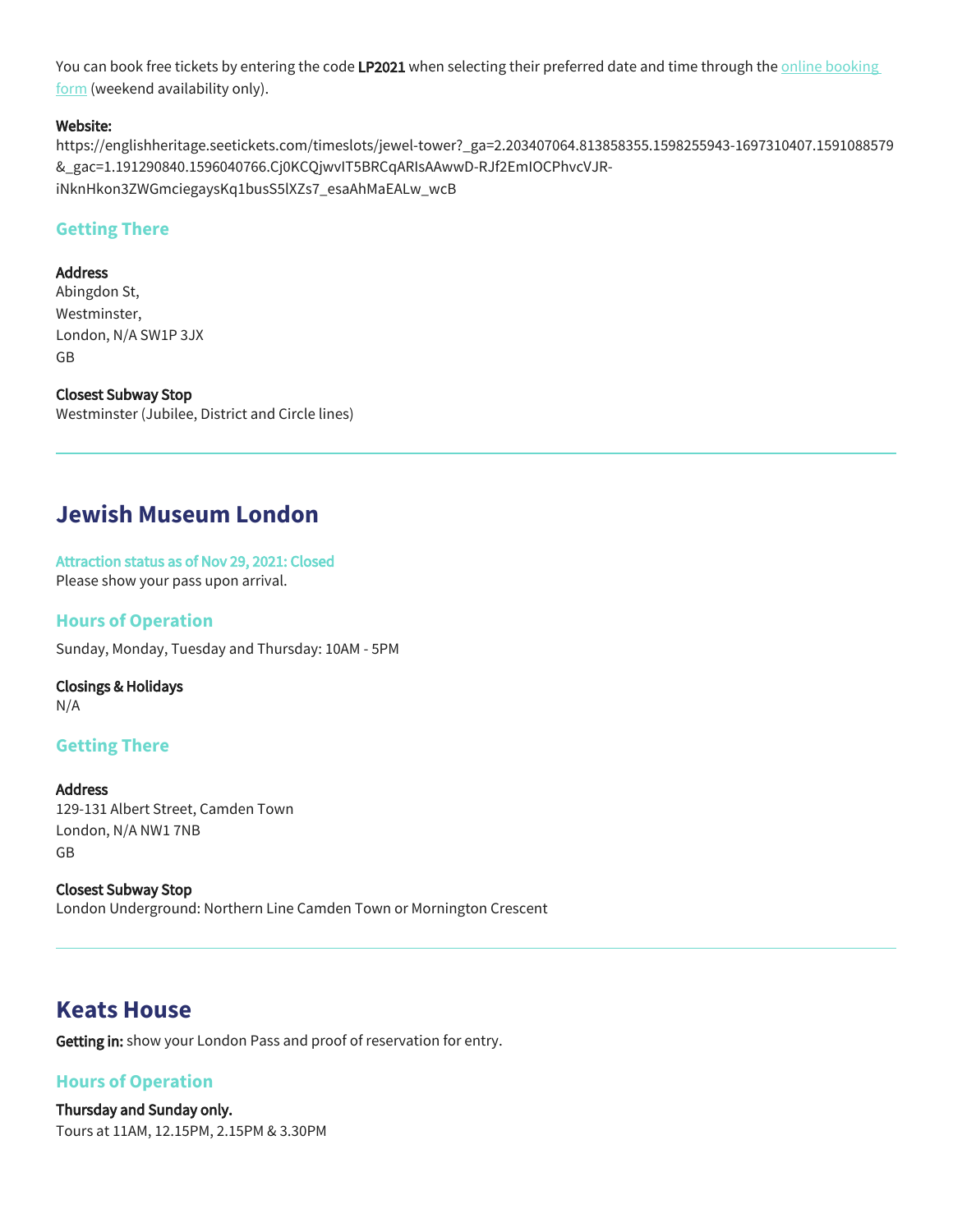#### Closings & Holidays

N/A

#### **Reservations required**

All customers will need to book in advance by visiting<www.cityoflondon.gov.uk/keats>

#### Website:

https://www.eventbrite.co.uk/e/keats-house-visitor-admission-tickets-110966010324

### **Getting There**

#### Address

10 Keats Grove, Hampstead London, N/A NW3 2RR GB

Closest Subway Stop Hampstead Heath

## **Kensington Palace**

Getting in: Simply show your pass to enter. For more information, please visit the [K](https://www.londoneye.com/)[ensington Palace website](https://www.hrp.org.uk/kensington-palace/#gs.6dllxu).

## **Hours of Operation**

Until 30 September Wednesday-Sunday 10AM to 6PM (last admission 4.30PM) 1 October to 31 October Wednesday-Sunday 10AM to 6PM (last admission 4PM) 1 November to 31 December Wednesday-Sunday 10AM to 4PM (last admission 2.30PM)

#### Closings & Holidays

Mondays and Tuesdays 24, 25 & 26 December

## **Getting There**

Address Kensington Palace Gardens London, N/A W8 4PX GB

#### Closest Subway Stop

London Underground: take Circle or Central lines. Get off at High Street Kensington train station. Take the Central or District and Circle lines. Get off at Notting Hill Gate train station. Take the Central line. Get off at Queensway train station.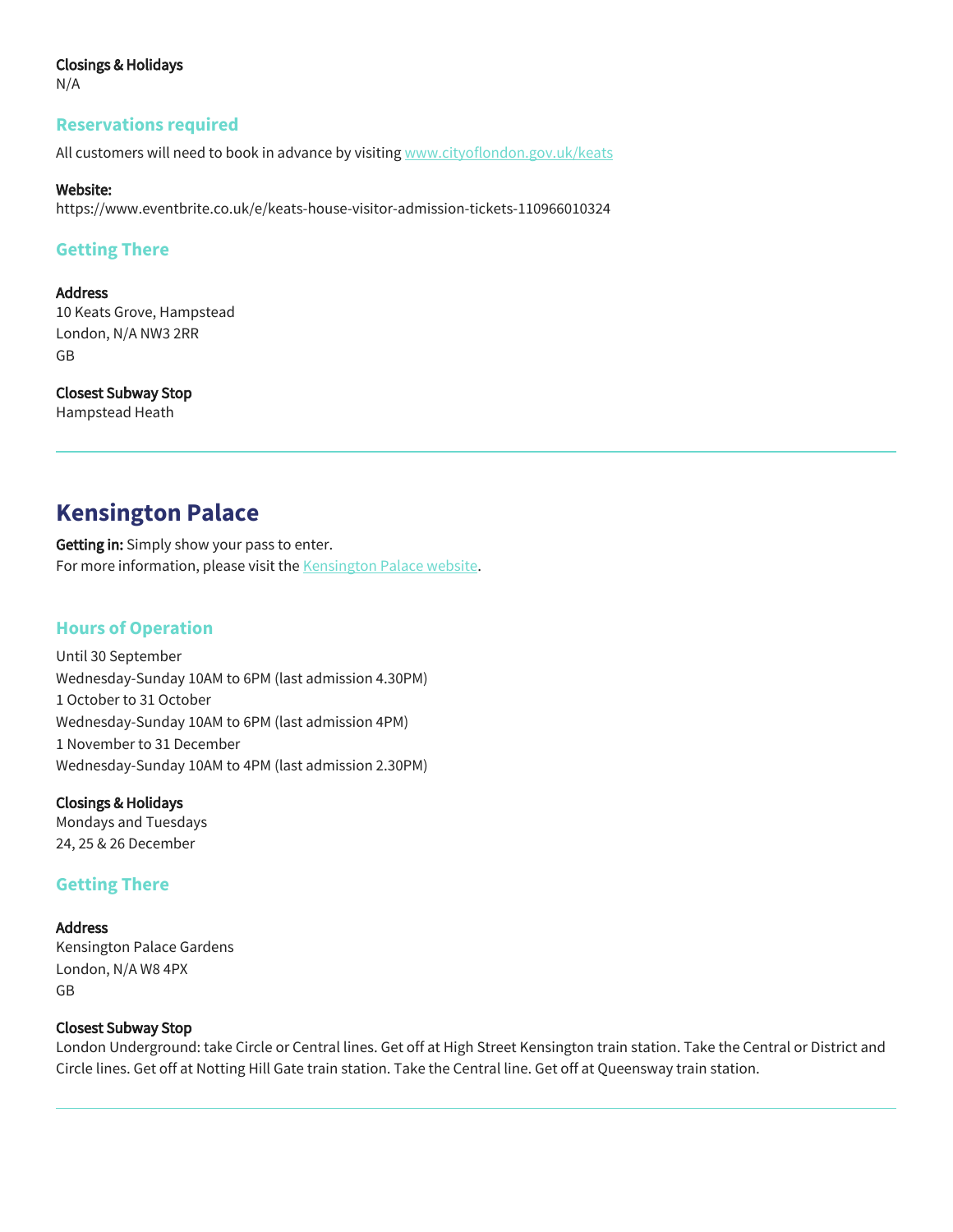# **London Bicycle Tour**

[Please check the website](http://londonbicycle.com/tours/half-day/lovelondon) for operation days and arrive at least 30 minutes before the start of the tour. Note: please check with attraction regarding accessibility, mobility and other special issues.

## **Hours of Operation**

Thursday-Monday: 9.30am-3.30pm

Closings & Holidays Tuesdays & Wednesdays

## **Reservations required**

To avoid disappointment, bicycle tours should be booked in advance online at **[londonbicycle.com](http://www.londonbicycle.com/)** - simply select LP discount on checkout. A credit or debit card will be required for a deposit on all hire items.

### Website:

https://www.londonbicycle.com/

## **Getting There**

#### Address

Lmabeth Towers 74 Kennington Road London, N/A SE11 6NL GB

### Closest Subway Stop

London Underground: take Bakerloo line. Get off at Lambeth North train station. Take Bakerloo, Jubilee or Northern lines. Get off at Waterloo station.

# **London Brass Rubbing Centre**

#### Attraction status as of Nov 29, 2021: Closed

Getting in: just show your pass upon entry. For more information, please visit [St Martin in the Fields](https://www.stmartin-in-the-fields.org/visit/things-to-see-and-do/) website.

## **Hours of Operation**

Monday - Wednesday: 10AM - 7PM Thursday - Saturday: 10AM - 8.45PM Sunday: 11AM - 6PM

Closings & Holidays N/A

## **Getting There**

Address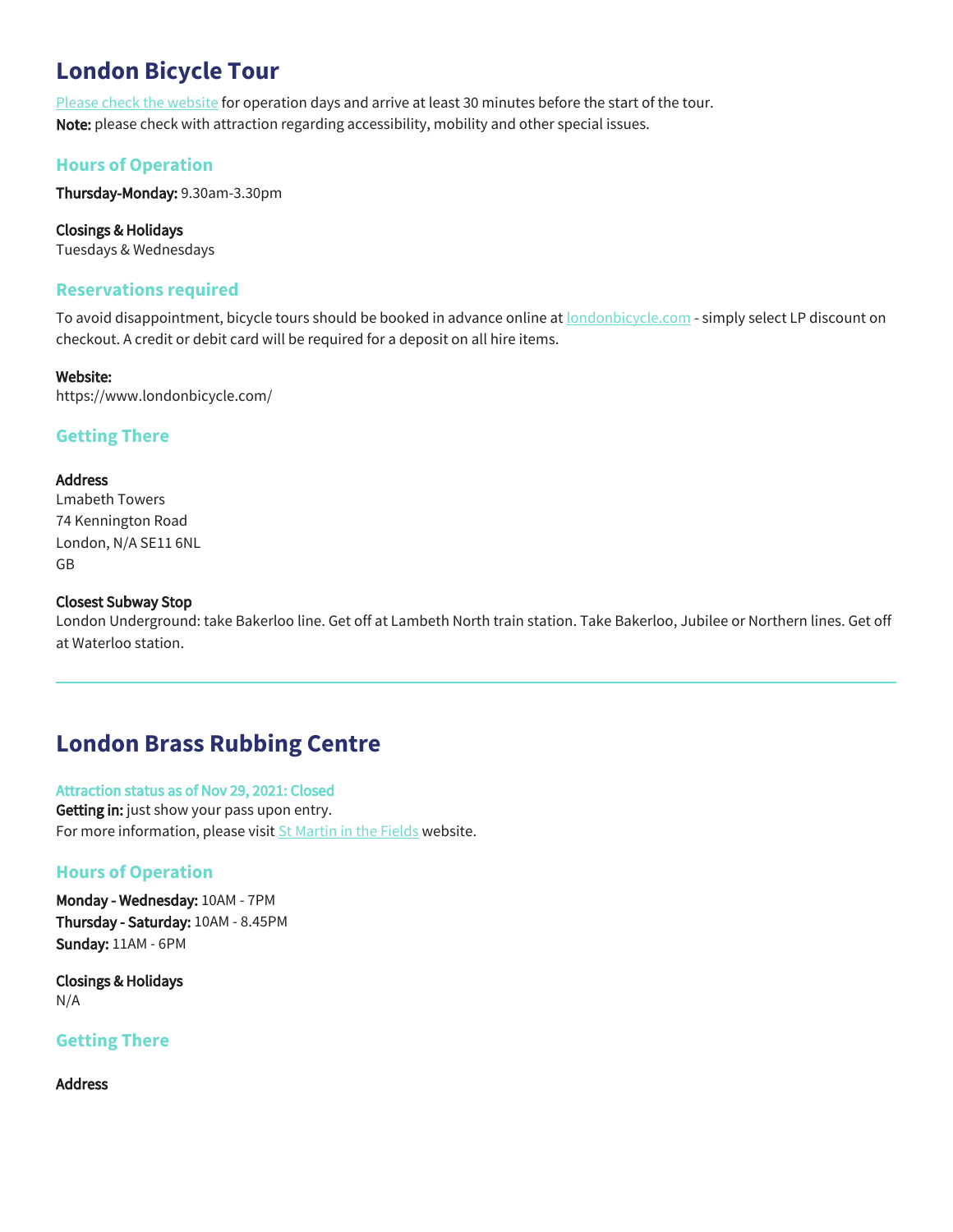St Martin-in-the-Fields Church Trafalgar Square London, N/A WC2N 4JJ GB

Closest Subway Stop

Charing Cross Station

# **London Bridge Experience**

Getting in: present your pass to redeem your general admission ticket.

#### **Hours of Operation**

Friday - Sunday: 12PM to 6PM

#### Closings & Holidays

Monday - Thursday Christmas Day

### **Getting There**

Address 2-4 Tooley Street London, N/A SE1 2SY GB

Closest Subway Stop London Bridge

## **London Canal Museum**

Getting in: show your pass at the door for entry. Please note that London Canal Museum is closed on Mondays, except Bank Holidays. Please check the [official website](https://www.canalmuseum.org.uk/visit/admission.htm) for opening times and dates.

## **Hours of Operation**

Friday - Sunday: 10AM - 4.30PM Last admission: 4PM

Closings & Holidays Monday - Thursday

## **Getting There**

Address 12/13 New Wharf RoadKing's Cross London, N/A N1 9RT GB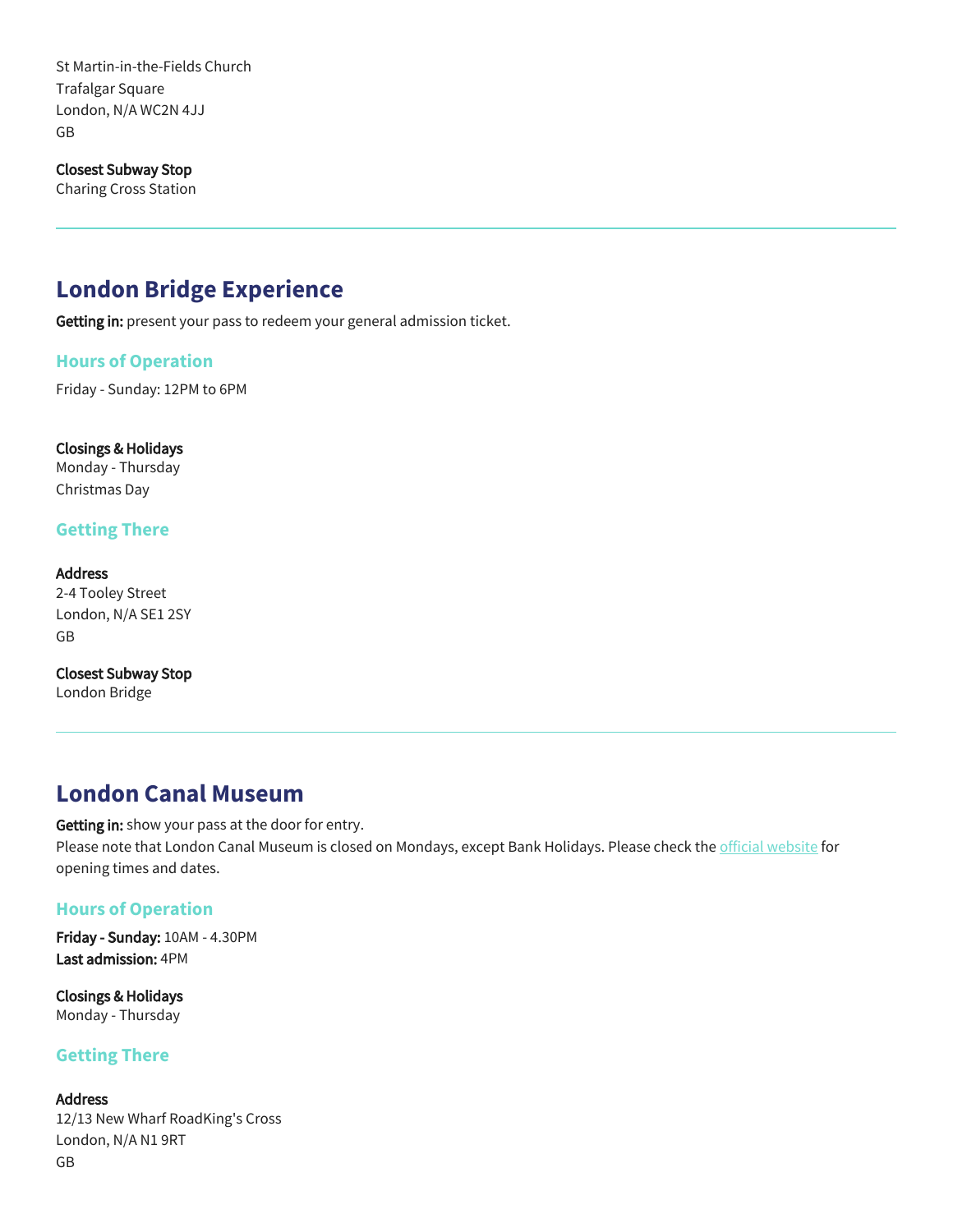## **London Museum of Water and Steam**

Getting in: show your London Pass at the door for entry.

## **Hours of Operation**

Friday-Saturday: 10AM-4PM

Closings & Holidays N/A

## **Getting There**

#### **Address**

Green Dragon Lane Brentford, Middlesex London, N/A TW8 0EN GB

#### Closest Subway Stop

Gunnersbury

# **London Stadium Tour**

Show your pass at the door for entry.

## **Hours of Operation**

Daily: 11AM, 1PM and 3PM

The London Stadium offers tours daily, subject to stadium events. Please check availability on the [attraction website](https://stadiumtourbookings.london-stadium.com/booking/closures.htm) before travelling.

#### Closings & Holidays

New Year's Day, Christmas Day and Boxing Day. Open bank holidays and Easter Sunday.

#### **Getting There**

#### **Address**

Queen Elizabeth Olympic Park London, N/A E20 2ST GB

#### Closest Subway Stop

London Underground: take the DLR, Central or Jubilee lines. Get off at Stratford train station. Take the DLR. Get off at Pudding Mill Lane train station.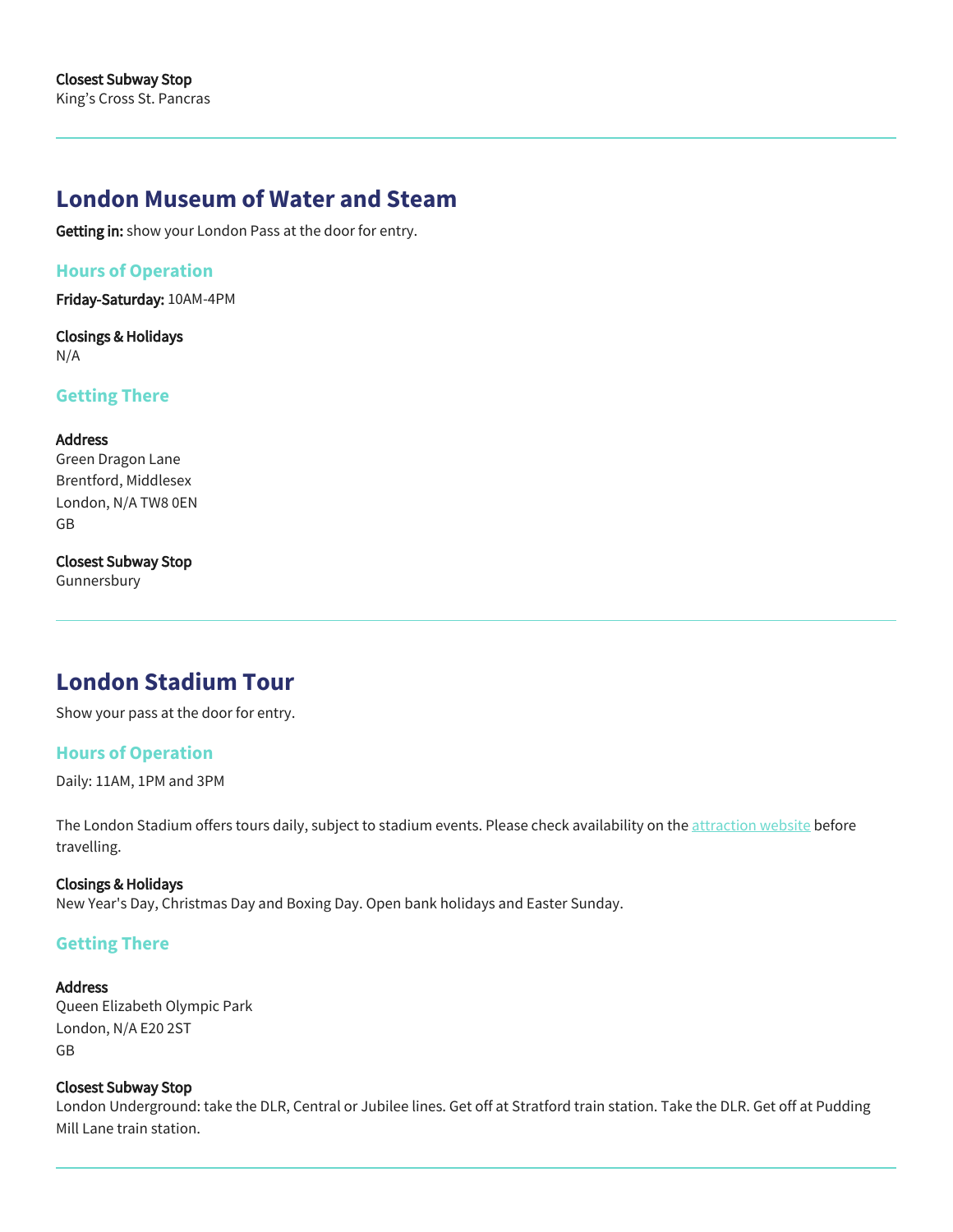## **London Transport Museum**

Getting in: just show your pass at the door for entry. The attraction is operating a pre-booking system but pass customers are able to walk-up on the day without booking in advance. Admission is subject to availability.

## **Hours of Operation**

Monday - Sunday: 10AM-6PM (last entry 5PM)

Closings & Holidays N/A

### **Getting There**

Address Covent Garden Piazza London, N/A WC2E 7BB GB

## **London Wetland Centre**

Getting in: please present your pass at the admissions entrance. The Wetlands Centre offers a great [guide](https://www.wwt.org.uk/wetland-centres/london/plan-your-visit/plan-your-day/) to help you plan your day. Be sure to check it out before your visit.

## **Hours of Operation**

Daily: 9.30AM-5PM (last admission 4PM)

Closings & Holidays Closed 25th December (early closing on 24th December at 3.30PM, last admission 2.30PM)

## **Getting There**

#### Address

Queen Elizabeth's Walk Barnes London, N/A SW13 9WT GB

# **London Zoo**

Getting in: there's no need to book in advance - show your London Pass<sup>®</sup> at the admissions counter and you're in!

## **Hours of Operation**

#### March - September

Monday - Sunday 10AM to 5.30PM (5PM June - July) Last admission: 1 hour before closing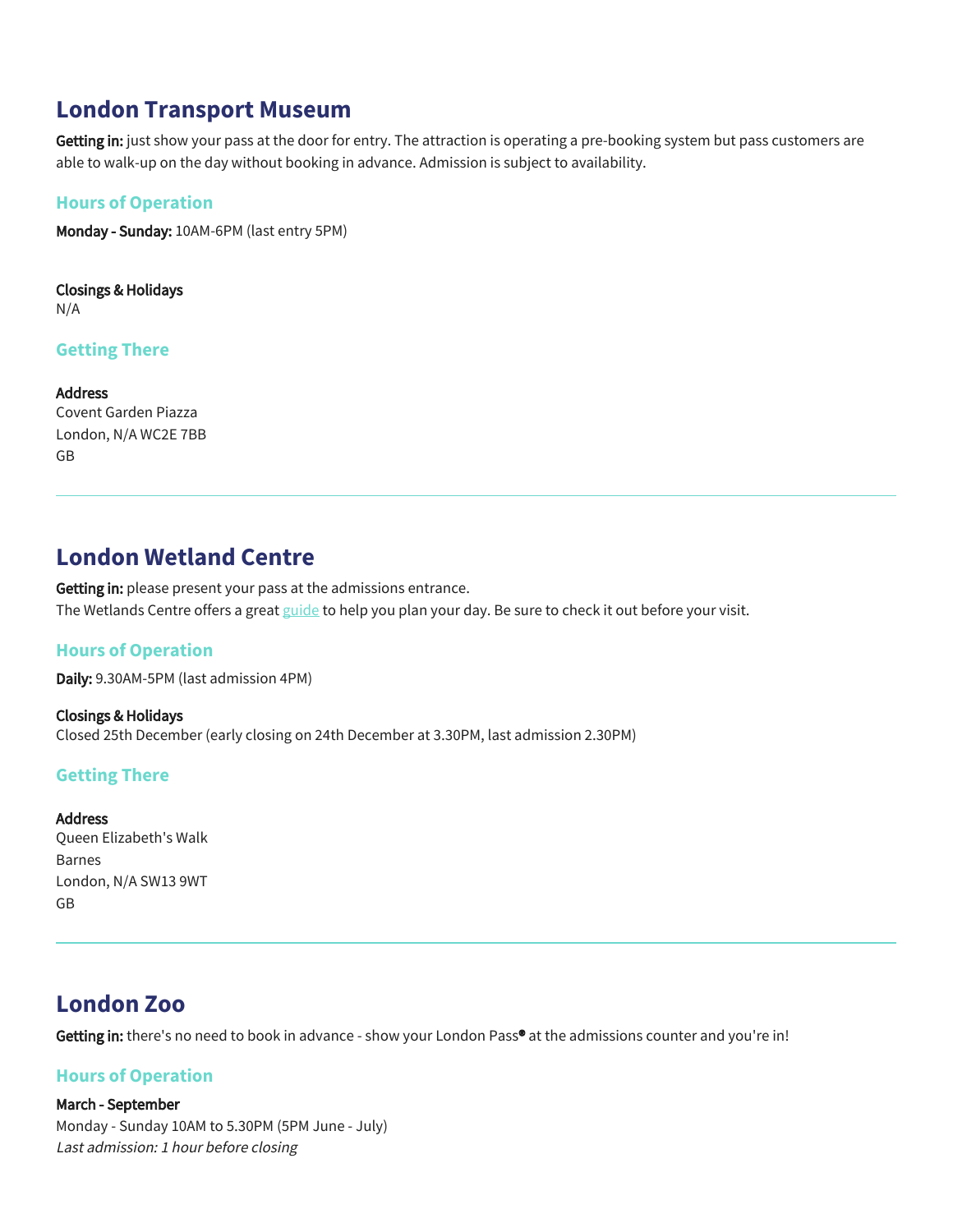#### November - February

Monday - Sunday 10AM to 4PM Last admission: 3PM Opening times change frequently, so please check the [official website.](https://www.zsl.org/zsl-london-zoo/visitor-information/opening-times)

#### Closings & Holidays

N/A

## **Getting There**

#### Address

ZSL Zoo, Outer Circle, Regent's Park London, N/A NW1 4RY GB

## Closest Subway Stop

Camden Town

# **Museum of Brands, Packaging and Advertising**

Getting in: present your pass at the main entrance.

## **Hours of Operation**

Monday-Saturday: 10AM-6PM Sunday: 11AM-5PM

Closings & Holidays N/A

## **Reservations required**

The attraction is operating on a pre-booked, time slot basis. Please visit the [Museum of Brands ticket website](https://museum-of-brands.arttickets.org.uk) and select 'general admission'.

#### Website: https://museum-of-brands.arttickets.org.uk

## **Getting There**

## Address 111-117 Lancaster Road London, N/A W11 1QT GB

# **Museum of London**

Getting in: please show your pass on arrival.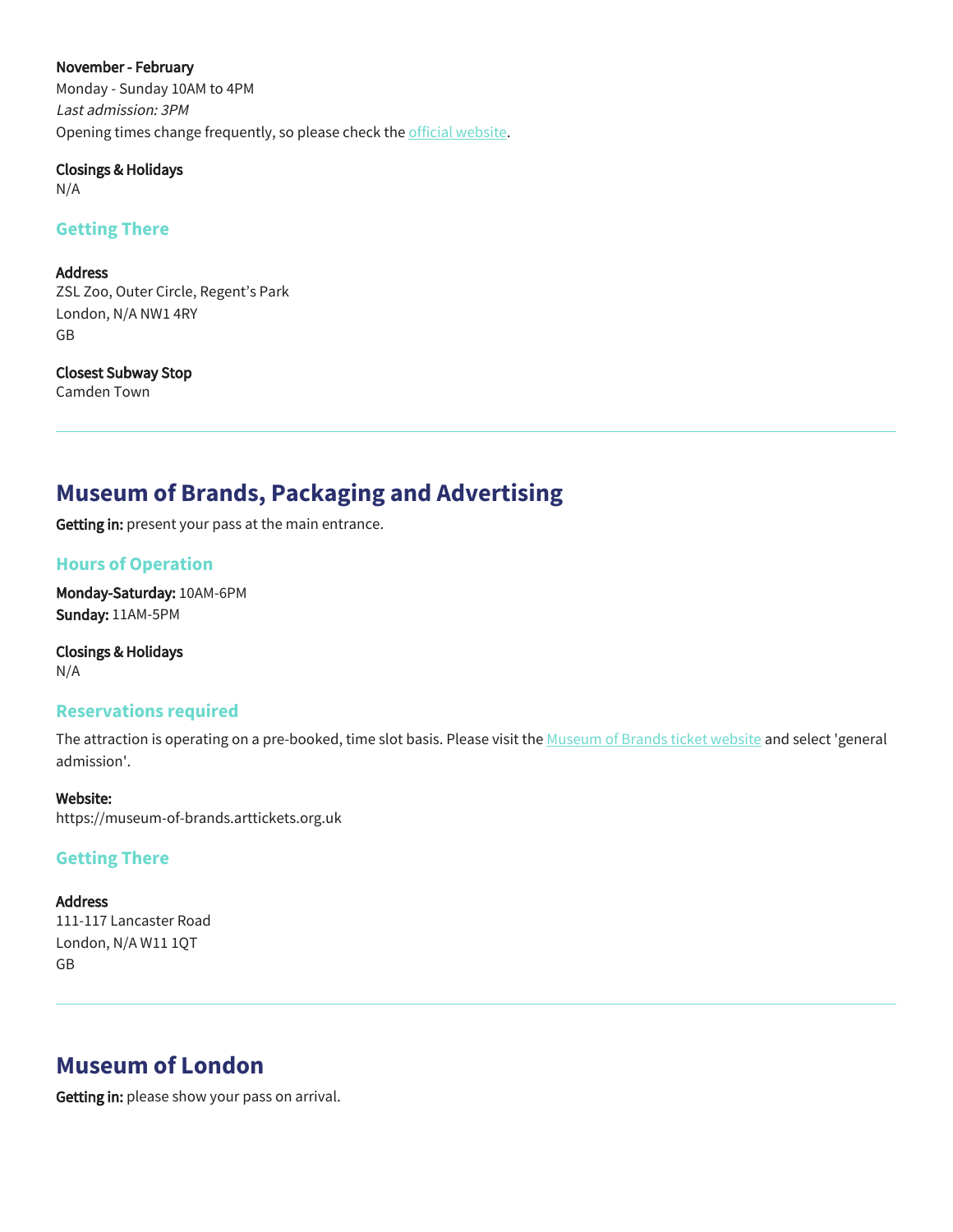## **Hours of Operation**

Monday - Friday: 11.30AM-3.30PM Saturday - Sunday: 10AM-6PM

Closings & Holidays

N/A

#### **Reservations required**

Visit [Museum of London website](https://www.museumoflondon.org.uk/museum-london/whats-on/museum-london-general-admission?id=267808) to reserve your spot. The attraction is operating a pre-booking system but pass customers are able to walk-up on the day without booking in advance. Admission is subject to availability.

#### Website:

https://www.museumoflondon.org.uk/museum-london/whats-on/museum-london-general-admission?id=267808

## **Getting There**

## Address

150 London Wall London, N/A EC2Y 5HN GB

#### Closest Subway Stop

London Underground: take the Central line. Get off at St. Paul's train station. Take Circle, Hammersmith & City or Metropolitan lines. Get off at Barbican train station.

## **Museum of London Docklands**

#### Getting in: please show your pass on arrival.

Please note: visit the [Museum of London Dockland website](https://www.museumoflondon.org.uk/museum-london-docklands/whats-on/museum-london-docklands-general-admission?id=268008) to reserve your spot. The attraction is operating a pre-booking system but pass customers are able to walk up on the day without booking in advance. Admission is subject to availability.

## **Hours of Operation**

Wednesday-Sunday: 10AM-5PM

Closings & Holidays Monday and Tuesday

## **Getting There**

#### Address

No. 1 Warehouse West India Quay London, N/A E14 4AL GB

# **National Army Museum**

Getting in: Show you pass at the entrance.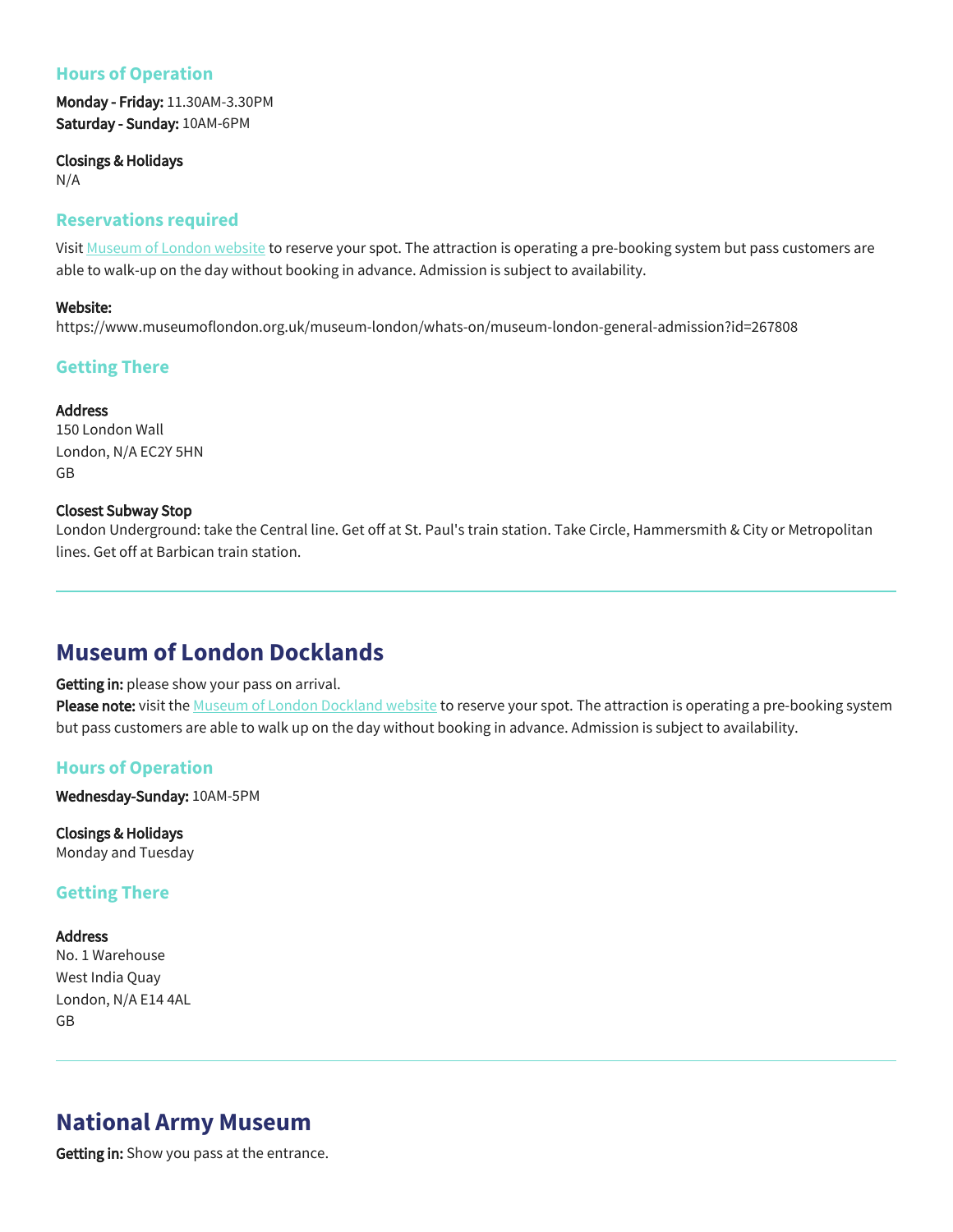## **Hours of Operation**

Wednesday - Sunday 10AM - 5.30PM Last admission: 5PM

Closings & Holidays Mondays, Tuesdays

### **Reservations required**

Visit the National Army Museum's [website](https://www.nam.ac.uk/reopening-faqs) to reserve your spot.

Website: https://www.nam.ac.uk/reopening-faqs

## **Getting There**

Address Royal Hospital Rd, Chelsea London , N/A SW3 4HT GB

Closest Subway Stop Victoria Station

# **Old Royal Naval College**

Getting in: present your pass at the main entrance. For accessibility options and facilities, [please visit the official site.](https://www.ornc.org/Pages/FAQs/Category/accessibility)

## **Hours of Operation**

Grounds of the College Daily 8AM - 11PM Painted Hall, Visitor Centre & Chapel The Painted Hall at the Old Royal Naval College is subject to many changes in its opening hours, we advise checking their official

#### Closings & Holidays

Annual closure on 24, 25 & 26 December. The Painted Hall is closed from November 15-19.

[website](https://ornc.org/plan-a-visit/) for the most up-to-date information.

## **Getting There**

#### Address

Old Royal Naval College, King William WalkGreenwich London, N/A SE10 9NN GB

Closest Subway Stop London Underground: take the DLR. Get off at Cutty Sark train station.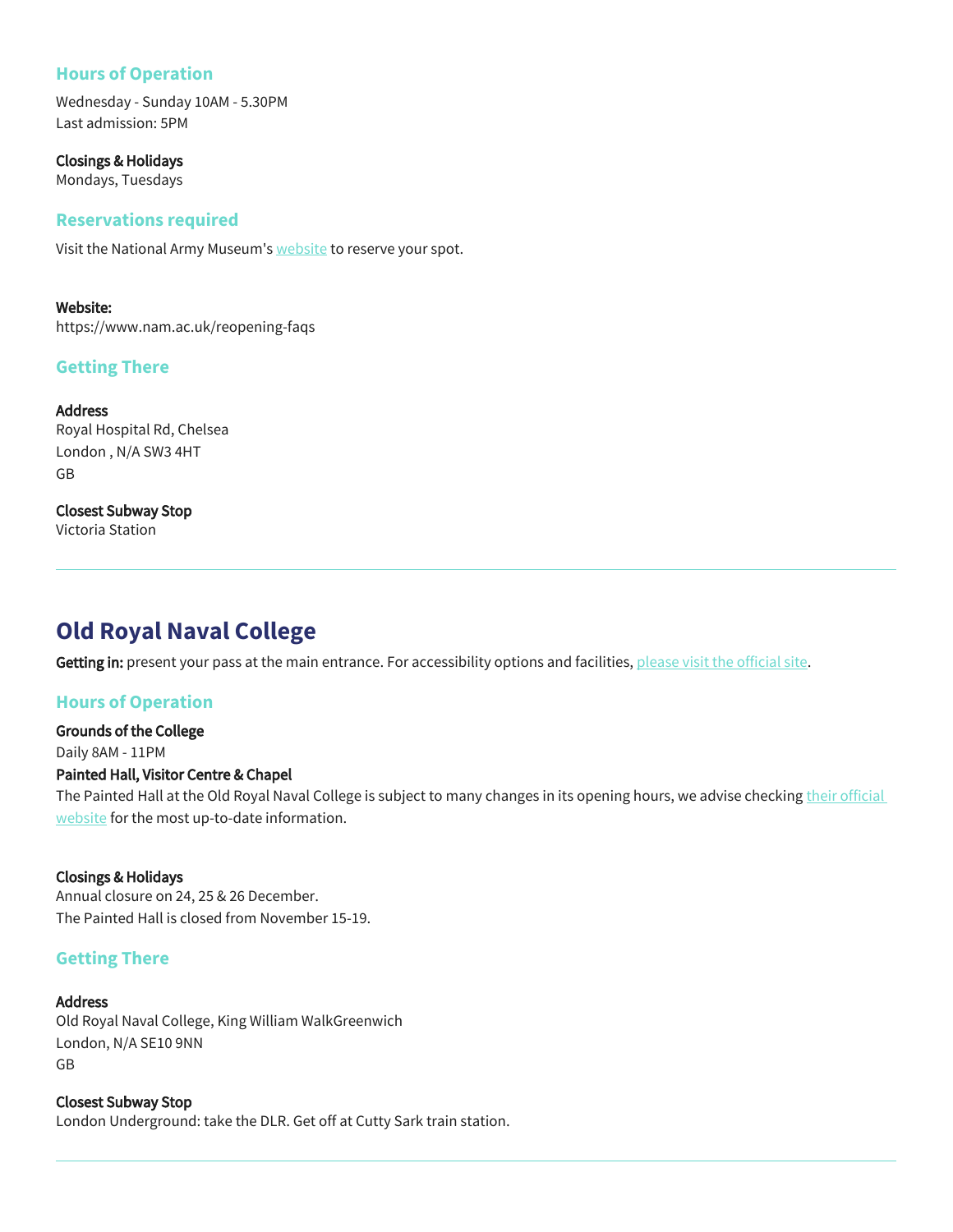# **Palaces and Parliament Tour - Top Sights Tours**

Getting in: show your pass and proof of reservation for entry.

## **Hours of Operation**

[Check the official website for schedule.](https://www.londontopsightstours.com/tour/see-15-top-sights-tour-palaces-parliament/)

#### Closings & Holidays

N/A

#### **Reservations required**

Book your tour in advance by emailing **londontopsights@gmail.com** with your pass or order number. You will then receive an email to confirm your place on the tour.

## **Getting There**

#### **Address**

150 Piccadilly, St. James's London, N/A W1J 9BR GB

## Closest Subway Stop

Green Park

## **Pollock's Toy Museum**

Getting in: simply show your pass at the entrance.

## **Hours of Operation**

Monday - Saturday: 10AM - 5PM Last admission: 4.30PM

Closings & Holidays Sundays

## **Getting There**

Address 1 Scala Street, W1 London, N/A W1T 2HL GB

## **QUEENS Skate Dine Bowl**

Attraction status as of Nov 29, 2021: Temporarily unavailable Getting in: Show your pass on arrival.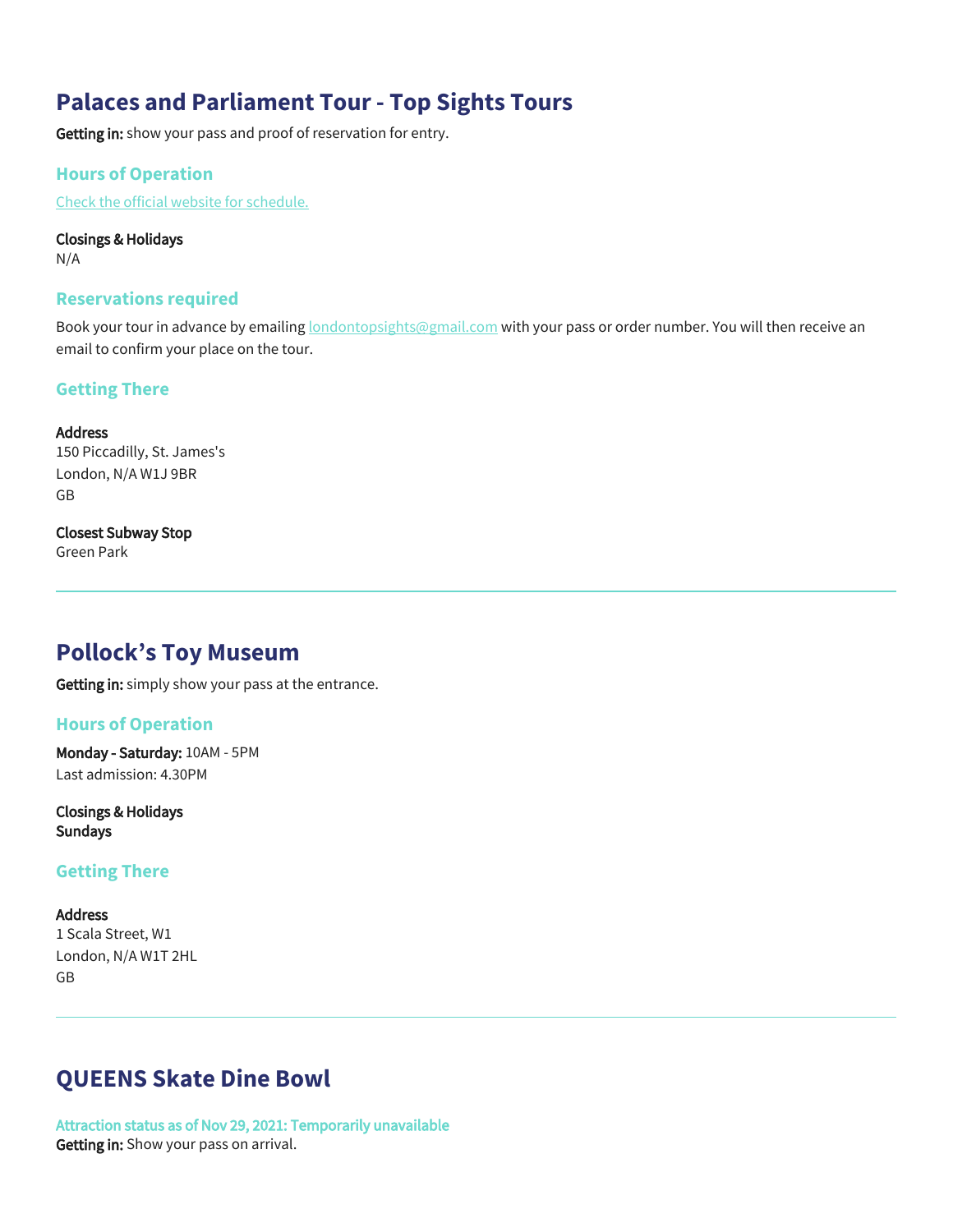One session of ice skating is included with your pass. Everything else is available at different prices - please check the official [website.](https://queens.london/)

## **Hours of Operation**

Bowling Daily: 10AM - 11PM Ice skating Sunday, Monday, Wednesday: 11AM - 1.30PM, 2PM - 4PM, 4.30PM - 6.30PM, 7PM - 10PM Tuesday, Thursday: 11AM - 1.30PM, 2PM - 4PM, 7PM - 10PM Friday, Saturday: 11AM - 1.30PM, 2PM - 4PM, 4.30PM - 6.30PM, 7PM - 11PM

Closings & Holidays N/A

## **Reservations required**

Please email [info@queens.london](mailto:info@queens.london) with your pass number to request a date and time for your ice skating experience. The team at Queen's will reconfirm your booking.

E-mail: info@queens.london

## **Getting There**

#### Address

17 Queensway London, N/A W2 4QP GB

Closest Bus Stop 70, 94, 148, N207

Closest Subway Stop Bayswater or Queensway

## **Royal Air Force Museum London**

Getting in: show your pass at the entrance. For more information visit the [Royal Air Force Museum](https://www.rafmuseum.org.uk/london/) website.

## **Hours of Operation**

Every day: 10AM - 6PM

Closings & Holidays N/A

#### **Reservations required**

All visitors to the Royal Air Force Museum need to **book in advance** to allow the museum to control capacity.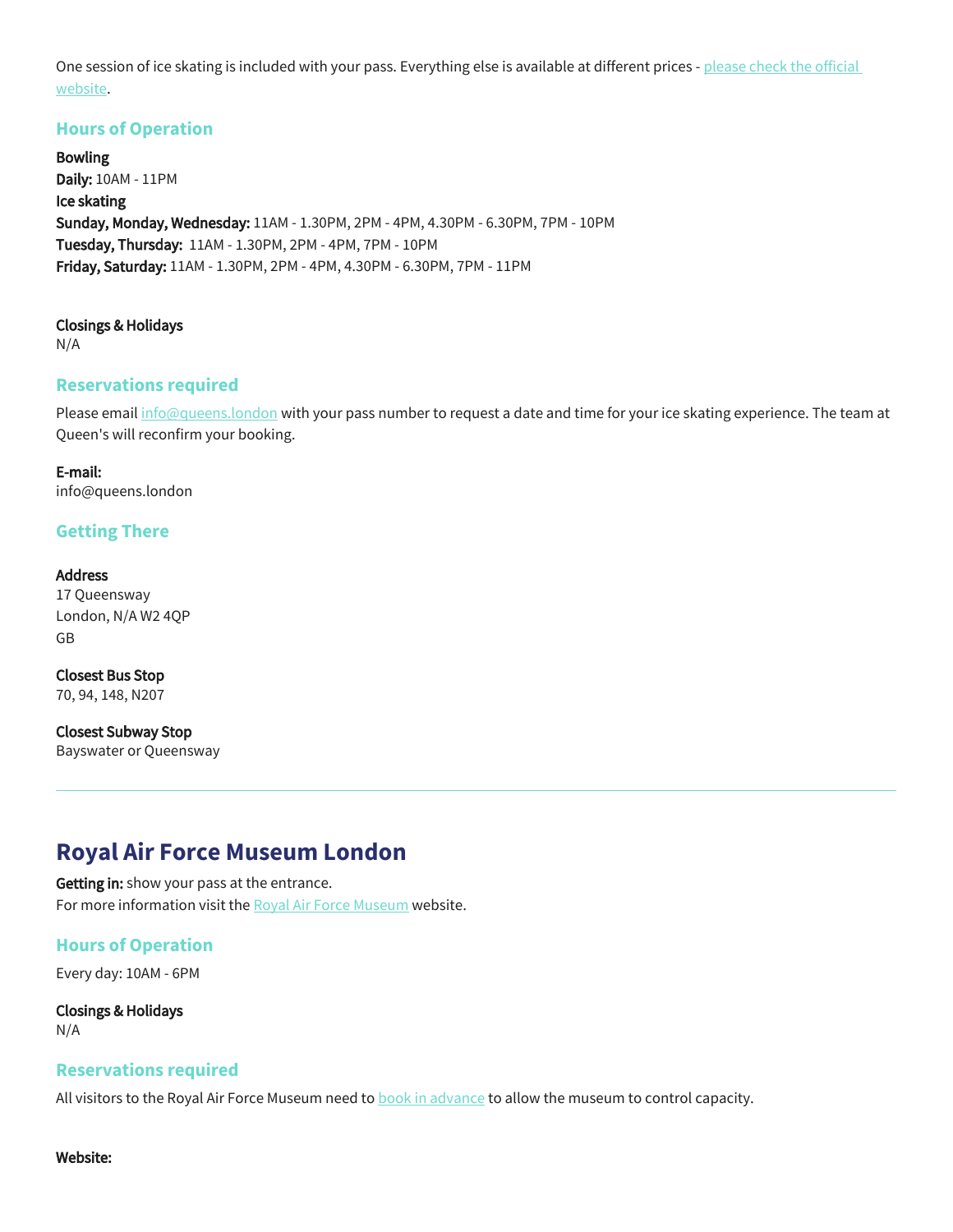https://www.rafmuseum.org.uk/london/

## **Getting There**

Address Grahame Park Way, London , N/A NW9 5LL GB

## **Royal Albert Hall Tour**

Getting in: show your Pass at the tours desk for the next available tour. We recommend that you check [tour availability](https://www.royalalberthall.com/tickets/tours-and-exhibitions/royal-albert-hall-tour/) before visiting.

### **Hours of Operation**

Thursday to Sunday 10:30AM to 4PM (last tour)

Closings & Holidays N/A

### **Getting There**

Address Kensington Gore London, N/A SW7 2AP GB

#### Closest Subway Stop Gloucester Road or South Kensington (please note Piccadilly line trains will not stop at South Kensington until Spring 2022.)

# **Royal Botanic Gardens, Kew**

Getting in: please enter via the Brentford, Elizabeth or Victoria gates. Lion Gate is exit only. For more information, please visit the [Kew Gardens website](https://www.kew.org/kew-gardens).

#### Royal Botanic Gardens, Kew tickets help

Simply ask our help team if you have any questions.

#### **Hours of Operation**

Daily: from 10AM Closing times vary, check the [Royal Botanic Gardens, Kew website](https://www.kew.org/kew-gardens) for the latest schedule.

Closings & Holidays N/A

#### **Getting There**

Address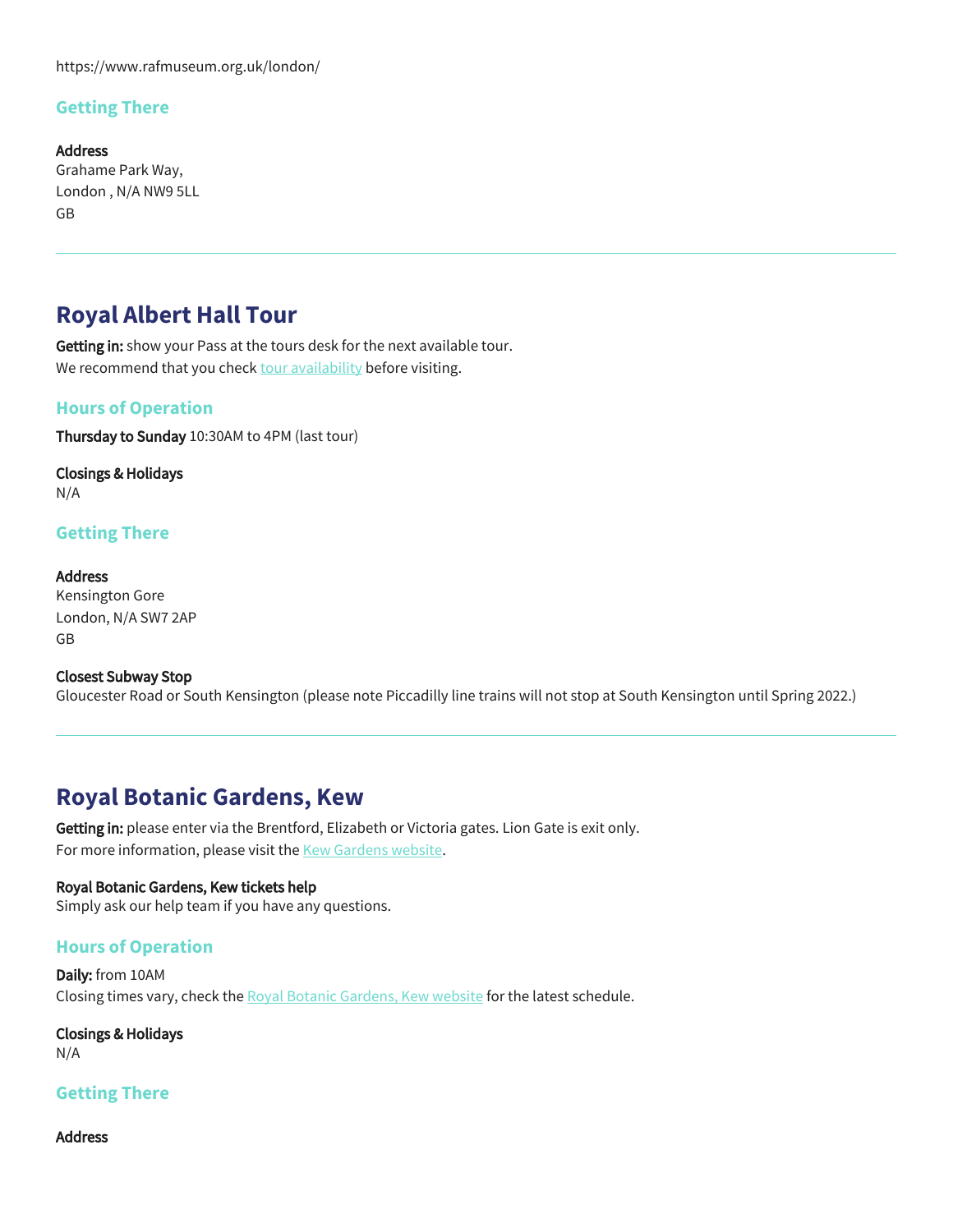Kew Gardens Richmond London, N/A TW9 3HL GB

Closest Subway Stop

Kew Gardens

## **Royal Museums Greenwich**

Getting in: present your pass at the admission desk.

### **Hours of Operation**

Open daily: 10AM - 5PM Last admission: 4.30PM

Closings & Holidays N/A

## **Getting There**

#### Address

Romney Rd, Greenwich, London, N/A SE10 9NF GB

## **Royal Observatory Greenwich**

Getting in: present your pass at the admissions desks at the main entrance.

Please note: as part of an exciting redevelopment project, essential refurbishment works are currently being carried out until March 2022.

During this time, customers will not be able to visit Flamsteed House including the Royal Astronomers' apartments and the Octagon Room.

#### **Hours of Operation**

Daily: 10AM – 5PM (last admission 4PM)

Closings & Holidays For the most up-to-date closures, check the [Royal Observatory Greenwich website.](https://www.rmg.co.uk/)

## **Getting There**

#### Address

Blackheath Ave Greenwich, N/A SE10 8XJ GB

Closest Subway Stop London Underground: take the DLR to Cutty Sark train station.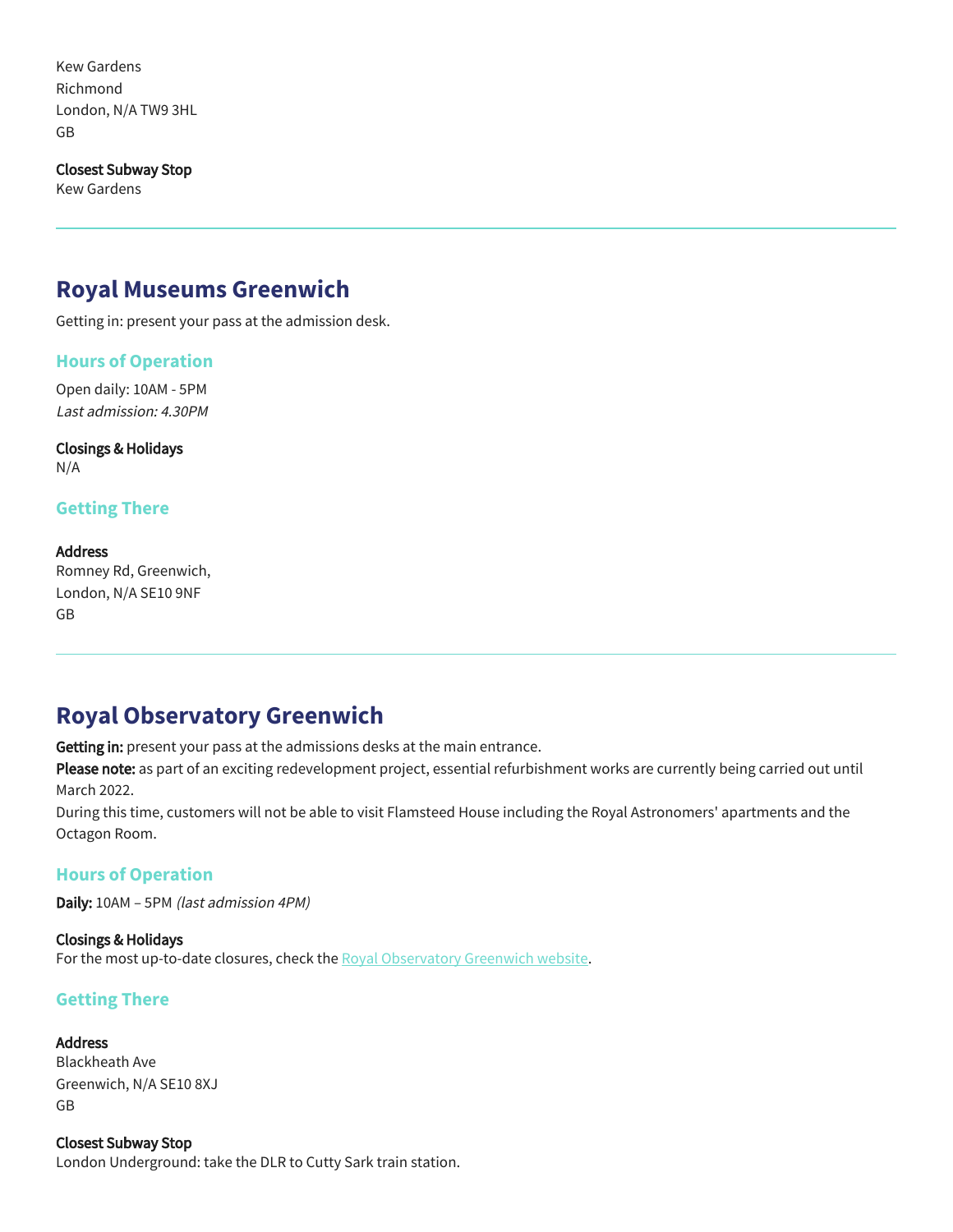# **Science Museum IMAX**

Attraction status as of Nov 29, 2021: Temporarily unavailable Getting in: show your London Pass at the door for entry.

## **Hours of Operation**

Science Museum Wednesday-Sunday: 10AM-6PM IMAX Film screening Daily: 10AM-2.45PM

Closings & Holidays N/A

### **Getting There**

**Address** Exhibition Road South Kensington London, N/A SW7 2DD GB

Closest Subway Stop South Kensington

# **Shakespeare's Globe Theatre Tour**

Getting in: present your pass at the admissions desks at the guided tours entrance. Passholders do not need to book, but you may be asked to wait until the next available slot.

#### London Pass tips:

• Guided Tours depart every hour between times advertised. You can also contact their Ticketing & Sales Team between 10AM – 6PM Tuesday to Sunday to confirm tour times on Tel: 020 7401 9919.

• We advise visitors arrive 15 minutes prior to tour departure.

• Visitors need to arrive at the [Groundling Gates, on Bankside SE1 9DT,](https://www.google.com/maps/place/51%C2%B030) opposite the river, where a staff member will greet them at an outdoor information pod.

• There are 9 steps leading up on to the piazza where your guided tour will start from. Step-free and wheelchair access are available, please speak to a member of the team or contact our Ticketing & Sales Team prior to your visit.

• As it is a working theatre, tour times vary due to performance schedules or sometimes take place during rehearsals (giving you an exclusive look at the rehearsal process!).

• Guided Tours take place in all weathers. There is no dress code, but we recommend visitors wear appropriate clothing and footwear as tours take place outdoors.

## **Hours of Operation**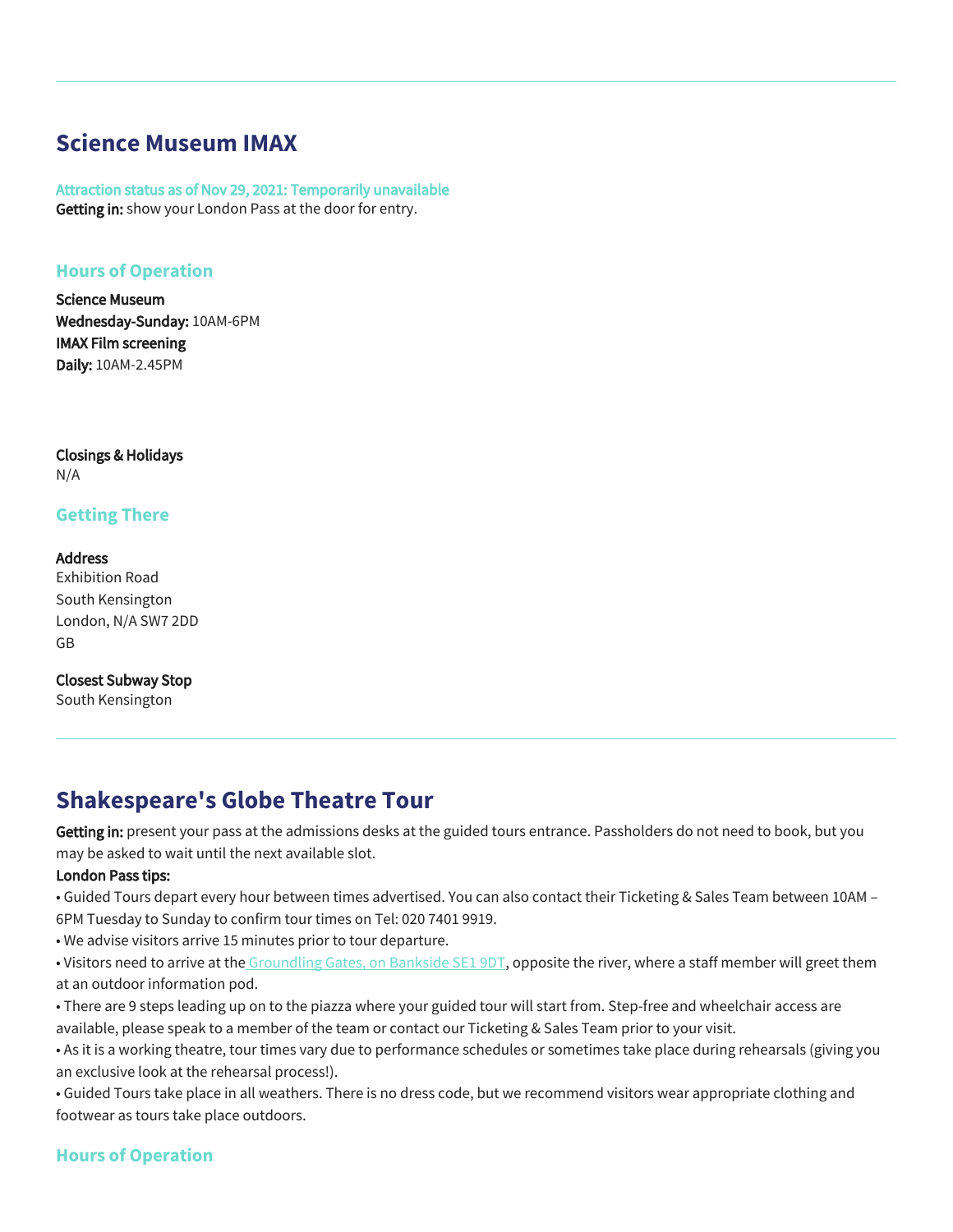#### Guided tour times:

10AM (first tour) to 4PM (last tour) For days of operation, please visit the **[Shakespeares Globe website here](https://www.shakespearesglobe.com/whats-on/globe-theatre-guided-tour/#book)**.

#### Closings & Holidays

N/A

### **Getting There**

Address

21 New Globe WalkBankside London, N/A SE1 9DT GB

#### Closest Subway Stop

London Underground: Take the Jubilee line. Get off at Southwark train station. Take District & Circle lines. Get off at Mansion House train station. Take the Central line. Get off at St Paul's train station.

## **Southwark Cathedral**

Getting in: this attraction is free to the public so head straight in. Show your pass to redeem your pass perk.

## **Hours of Operation**

Open everyday: 10AM - 3PM

Closings & Holidays N/A

## **Getting There**

Address Southwark Cathedral London Bridge London, N/A SE1 9DA GB

Closest Subway Stop London Bridge Station

# **St Paul's Cathedral**

Getting in: present your pass at the admissions desks at the main west end entrance.

- You do not need to have pre-booked in order to visit the cathedral, but you can make a free entry timeslot reservation ahead of your visit if you wish - visit [stpauls.co.uk/tickets](https://www.stpauls.co.uk/tickets)
- Please note that until further notice, only visits on Saturdays and during school holidays will include access to the Dome Galleries (Stone Gallery and the Golden Gallery). Entrance to the Golden Gallery remains subject to availability. The Whispering Gallery remains closed to the public.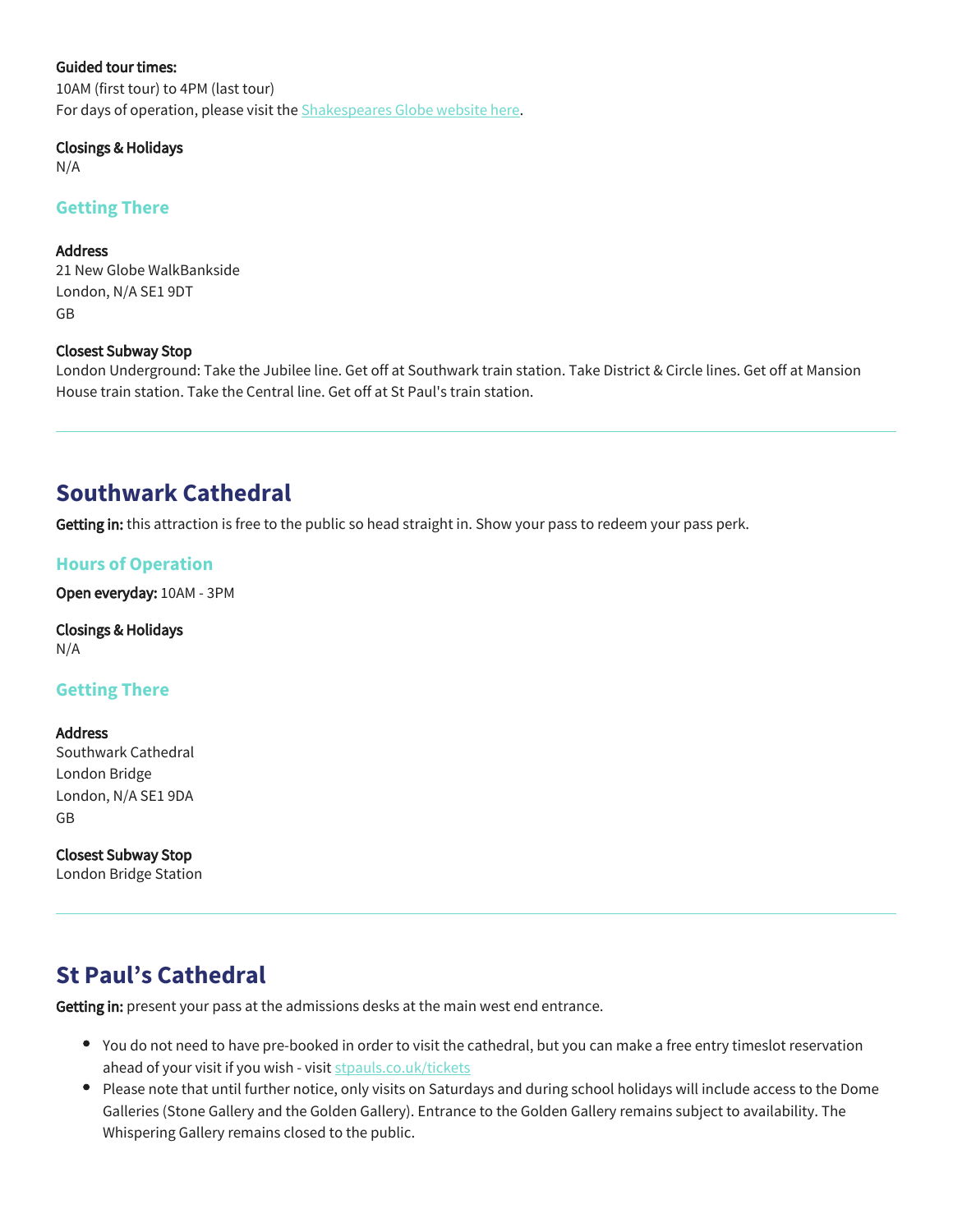- $\bullet$ The wearing of face coverings is not mandatory, however, the cathedral welcomes and encourages worshippers, visitors, staff, and volunteers to continue to wear masks if they prefer. Please be mindful and respectful of the choices of others and of those who may wish to maintain social distancing.
- Multimedia guides are provided. Headphones are provided on-site, but you are welcome to bring your own (3.5mm jack connection) or download the free app to play on your own device.
- Respectful non-flash photography for personal use inside the cathedral is welcomed outside service times. Filming, tripods, monopods, and selfie sticks are not permitted.
- Children must be accompanied and supervised by an adult aged 18 or over in the Dome Galleries.
- $\bullet$ No bags or items larger than airline hand baggage (45cm x 30cm x 25cm, including handles, wheels, and pockets) may be brought into the cathedral. There is no cloakroom facility. Bags may be searched on entry.

## **Hours of Operation**

Monday - Tuesday: 8:30AM to 4:30PM (last admission 4PM) Wednesday: 10AM to 4:30PM (last admission 4PM) Thursday - Saturday: 8:30AM to 4:30PM (last admission 4PM) The cathedral is open for worship only on Sundays.

#### Closings & Holidays

N/A

## **Getting There**

#### **Address** St. Paul's Cathedral

London, N/A EC4M 8AD GB

#### Closest Subway Stop

London Underground: take the Central line. Get off at St Paul's train station. Take District and Circle lines. Get off at Mansion House or Blackfriars train station. Take the Central, Northern, Waterloo & City or DLR lines. Get off at Bank train station.

## **The Foundling Museum**

Getting in: simply present your pass at the entrance.

## **Hours of Operation**

Friday - Sunday: 10AM - 5PM

Closings & Holidays Monday - Thursday

## **Getting There**

Address 40 Brunswick Square, London, N/A WC1N 1AZ GB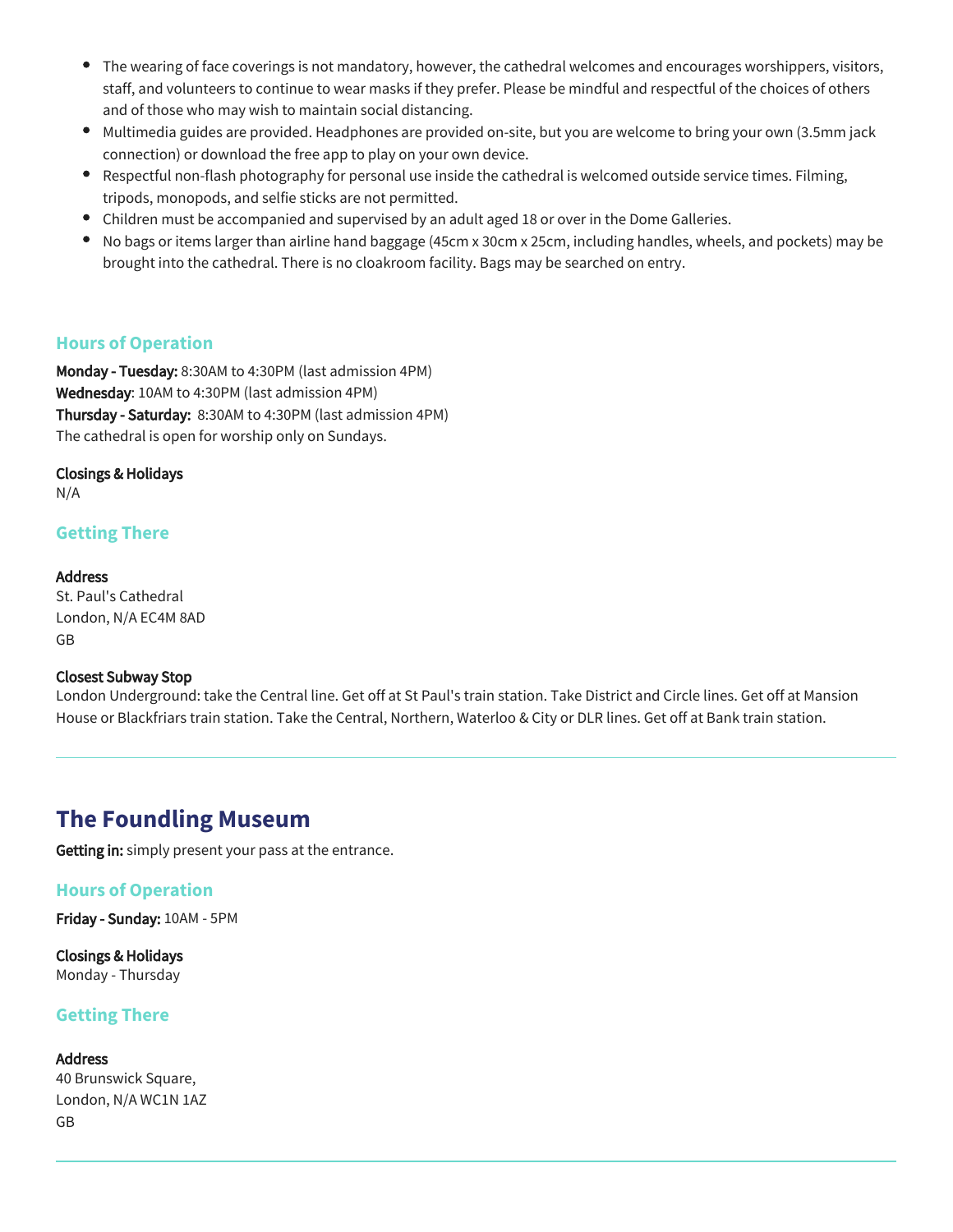# **The Garden Museum**

Getting in: simply show your pass at the attraction entrance.

## **How to get there**

It's an approximate 10 mins walk to each of these stations: Lambeth North – Bakerloo Waterloo – Bakerloo, Northern, Jubilee, DLR, National Rail Vauxhall – Victoria Westminster – Jubilee, District & Circle

## **Hours of Operation**

Monday - Friday and Sunday: 10.30 - 5PM Saturday: 10.30AM - 4PM

Closings & Holidays First Monday of each month.

## **Reservations required**

Visit, the [Garden Museum](https://gardenmuseum.org.uk/product/garden-museum-ticket/) website and select The London Pass® ticket option to reserve your space.

Website: https://gardenmuseum.org.uk/product/garden-museum-ticket/

## **Getting There**

## Address

The Garden MuseumLambeth Palace Rd London, N/A SE1 7LB GB

## **The Guards Museum**

Attraction status as of Nov 29, 2021: Closed Getting in: show your pass at the door for entry.

#### **Hours of Operation**

Daily: 10AM-4PM

Closings & Holidays N/A

## **Getting There**

Address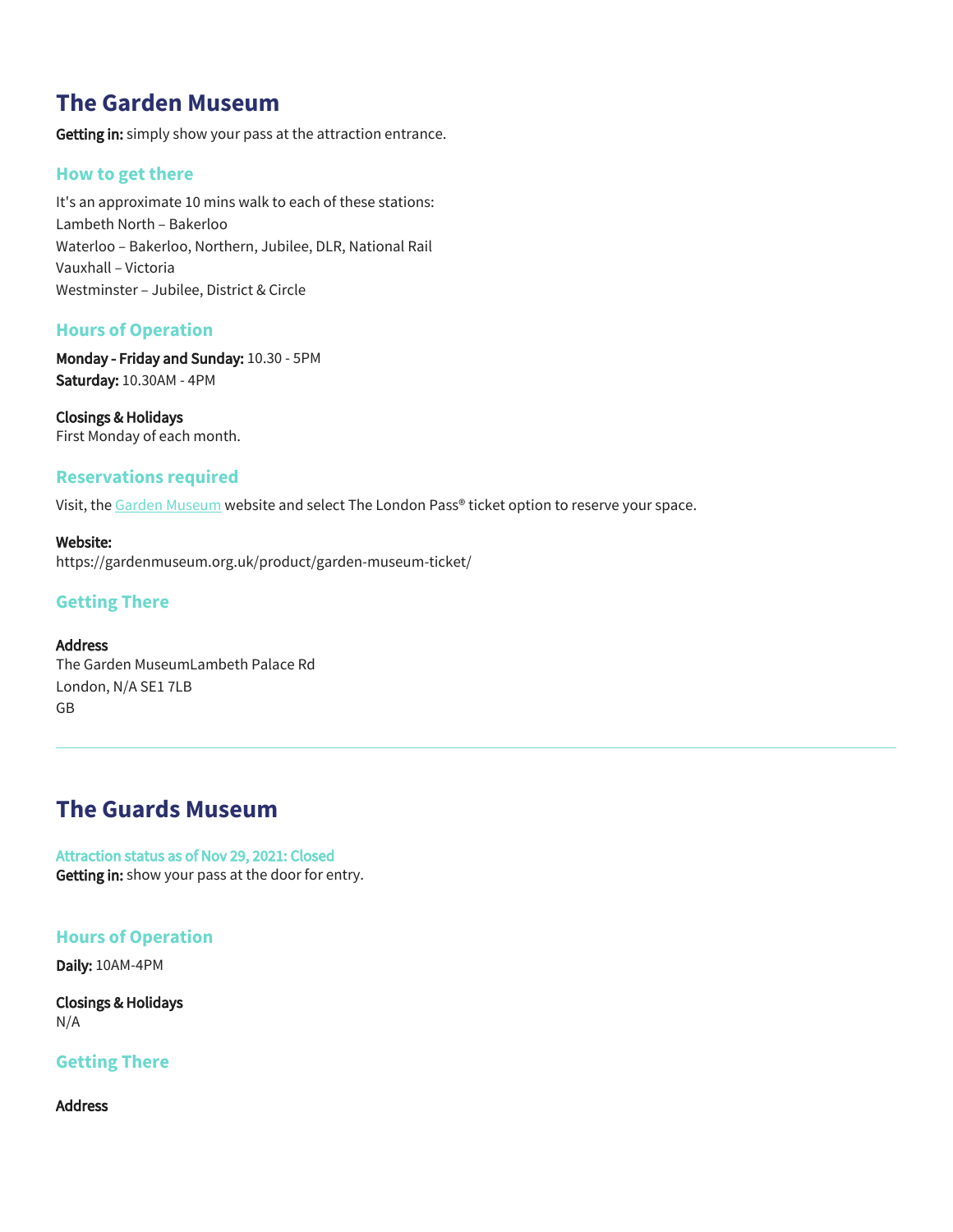Wellington BarracksBirdcage Walk SW1 London, N/A SW1A 2AX GB

## **The Kia Oval Tour**

Getting in: show your pass and proof of confirmation at the start of the tour.

## **Hours of Operation**

Thursday-Sunday: tour at 11AM

Closings & Holidays N/A

### **Reservations required**

Please note the Oval runs one tour per day at 11am. You will need to book spaces on the tour by contacting tours@surreycricket. com with your chosen date. Available tour dates can be found [here.](https://bookings.kiaoval.com/tours/booking/default.htm) The attraction can then make sure there is space on your selected tour for you to enjoy your visit comfortably and safely.

E-mail: tours@surreycricket.com

## **Getting There**

**Address** Kennington London, N/A SE11 5SS GB

Closest Subway Stop

Oval

# **The Monument to the Great Fire of London**

Getting in: present your pass at the main entrance.

## **Hours of Operation**

Saturday & Sunday: 9:30AM to 6PM, last admission 5:15PM, closed for lunch 1PM to 2PM.

Closings & Holidays Monday- Friday

## **Getting There**

Address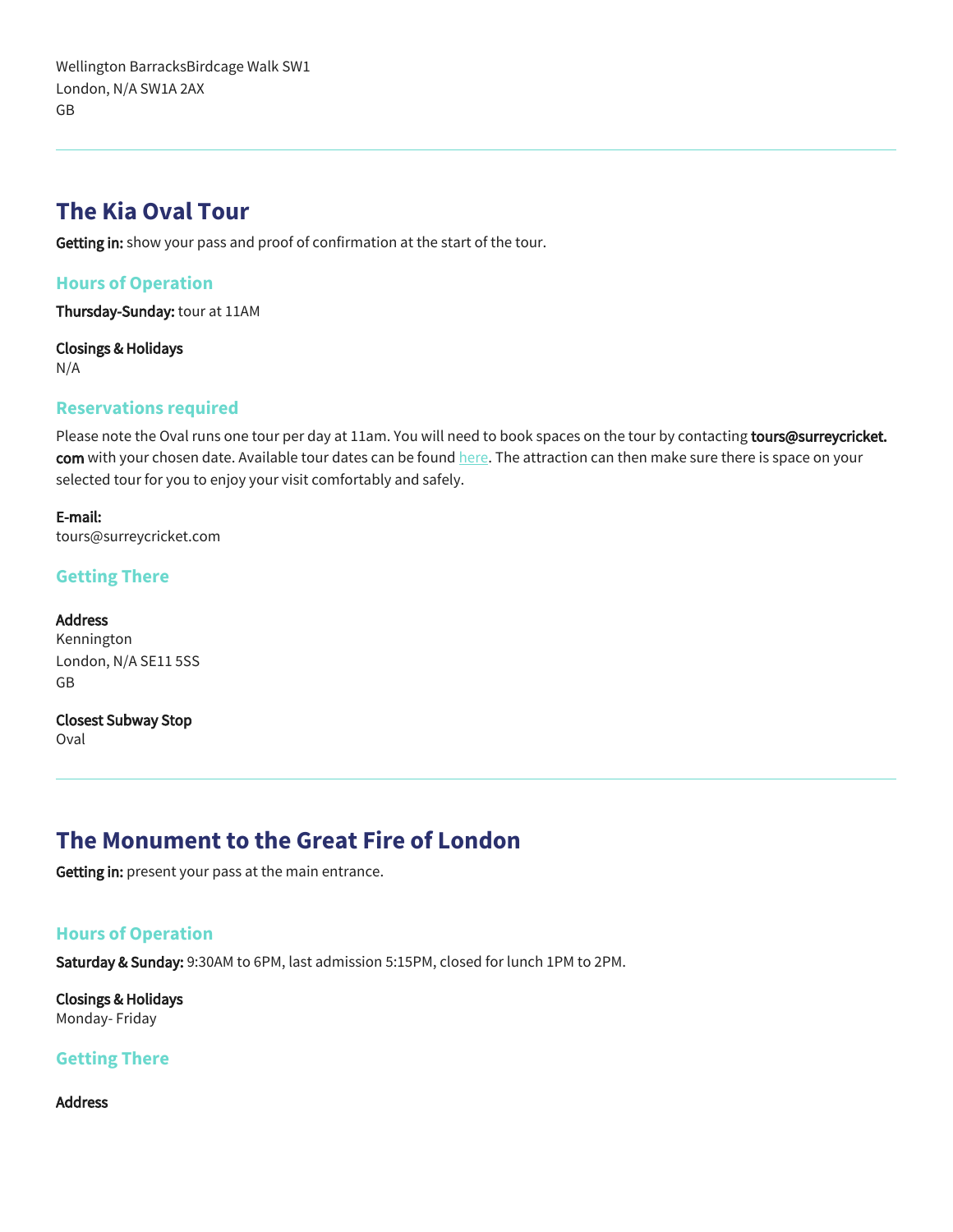Fish St. London, N/A EC3R 8AH GB

#### Closest Subway Stop

Monument (District and Circle lines) and London Bridge (Northern and Jubilee lines) | Rail stations: London Bridge, Cannon Street, Fenchurch Street and DLR Tower Gateway | River: Tower Pier and London Bridge City Pier

## **The Postal Museum**

Getting in: present your pass at the Mail Rail Welcome space. The attraction is currently operating a one-way route and your visit will start from there.

Top tip: we highly recommend visiting the museum on weekday mornings to make the most of your experience. A downloadable audio guide is available for an additional fee on arrival. Available in English, German, French, Spanish, and Italian. Your own smart device and headphones are required.

Mail Rail is a miniature railway originally designed to carry post, not people. As such, it's not suitable for everyone and, unfortunately, the attraction is unable to accommodate wheelchair users on the ride itself, although wheelchair users can experience a virtual version of the ride on site.

### **Hours of Operation**

#### Until 31 July:

Thursday and Friday: 10.30AM - 5PM Saturday and Sunday: 10AM - 5PM Closed Monday - Wednesday

#### From 01 August:

Wednesday – Friday: 10.30AM - 5PM Saturday and Sunday: 10AM - 5PM Closed Monday and Tuesday

#### Closings & Holidays

N/A

## **Getting There**

#### **Address**

15-20 Phoenix Place London, N/A WC1X 0DA GB

#### Closest Subway Stop

Chancery Lane, Farringdon, Kings Cross St Pancras, Russell Square

## **The Queen's Gallery**

Getting in: present your London Pass at the main entrance.

## **Hours of Operation**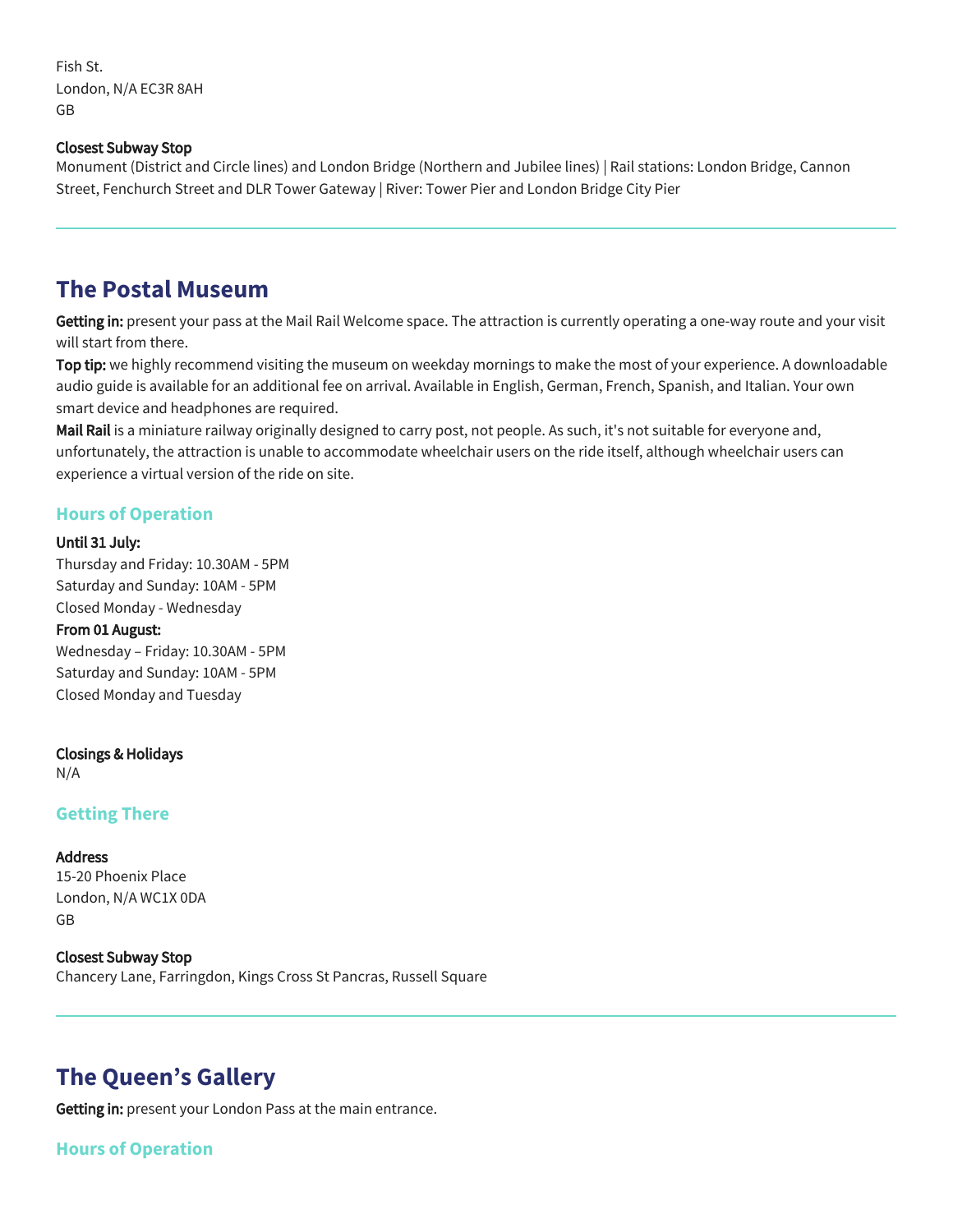Thursday to Monday: 10AM to 5.30PM (last admission 4.15PM) For the most up-to-date information, please visit [the Queen's Gallery site.](https://www.rct.uk/visit/the-queens-gallery-buckingham-palace)

Closings & Holidays Tuesday and Wednesday 25 - 26 December

#### **Getting There**

Address Buckingham Palace Road London, N/A SW1A 1AA GB

Closest Bus Stop Buckingham Palace Road

Closest Subway Stop Victoria

## **The View from The Shard**

Please note: children under four will be charged an entrance fee to The View from The Shard.

## **Hours of Operation**

Please visit **The View from The Shard website** for current opening hours.

Closings & Holidays N/A

#### **Reservations required**

#### Please note: pre-booking The View from The Shard is essential. Details about how to book your time slot can be found below.

- **1.** Follow <u>this link</u> to the specific London Pass booking page on The View from The Shard's website.
- 2. Select the number of tickets you require.
- 3. Select your visit date and a timeslot for entry.
- **4.** Enter your pass numbers, separated with commas and then enter the promo code: **LONPASS21**
- 5. Finally, enter your details so your entry voucher can be emailed to you.

Getting in: once you have your entry voucher, you'll need to show it at the ticket desk together with your valid London Pass when you arrive in order to gain entry.

#### Website:

https://www.theviewfromtheshard.com/book-tickets/london-pass/

## **Getting There**

Address Railway Approach London, N/A SE1 9SG GB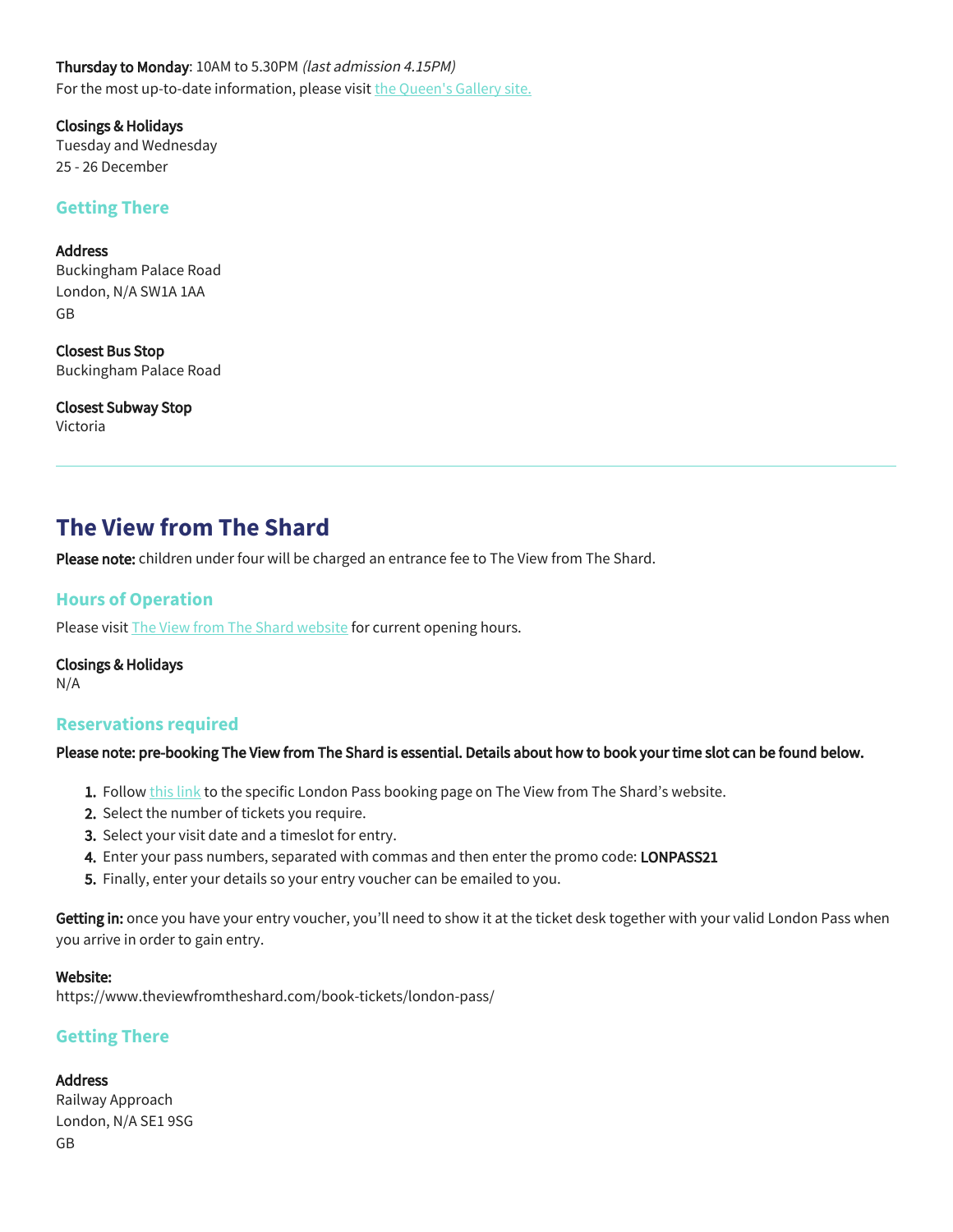# **Tower Bridge**

Getting in: London Pass customers do not need to book in advance. Present your pass at the main entrance and you will be allocated a ticket for the next available time slot.

For more information, please visit the [Tower Bridge website](https://www.towerbridge.org.uk/your-visit/visitor-information).

### Tower Bridge ticket help

Simply ask our help team if you have any questions.

## **Hours of Operation**

Daily: 9.30AM-6PM (Last entry: 5PM)

Entry to Tower Bridge is unavailable between 10.30 and 11.30 on the third Saturday of every month due to [Relaxed Opening.](https://www.towerbridge.org.uk/whats-on/relaxed-opening) At this time, the Bridge welcomes those who prefer quieter spaces, including people with autism, Asperger's and anxiety, as well as their families and carers.

Please always check the [Tower Bridge website](https://www.towerbridge.org.uk/your-visit/visitor-information%A0) for opening times to plan your visit.

Closings & Holidays N/A

## **Getting There**

Address Tower Bridge Road London, N/A SE1 2UP GB

Closest Subway Stop Tower Hill

# **Tower of London**

Getting in: please show your pass and make sure that it is scanned on arrival.

Please note: you may need to wait in line to pass through security checks. Entry to the Tower of London is through the Middle Tower entrance.

Tours are included with your pass and depart every 30 minutes. Tours last approximately 60 minutes and start near the main entrance.

Pass customers do not need to book in advance to visit the Tower of London but please be aware that at busy times, you may be asked to wait for the next available time slot

## **Hours of Operation**

The opening hours for the Tower of London change regularly so we recommend checking [the attraction website](https://www.hrp.org.uk/tower-of-london/#gs.f9hcgw) directly for the most up-to-date schedule.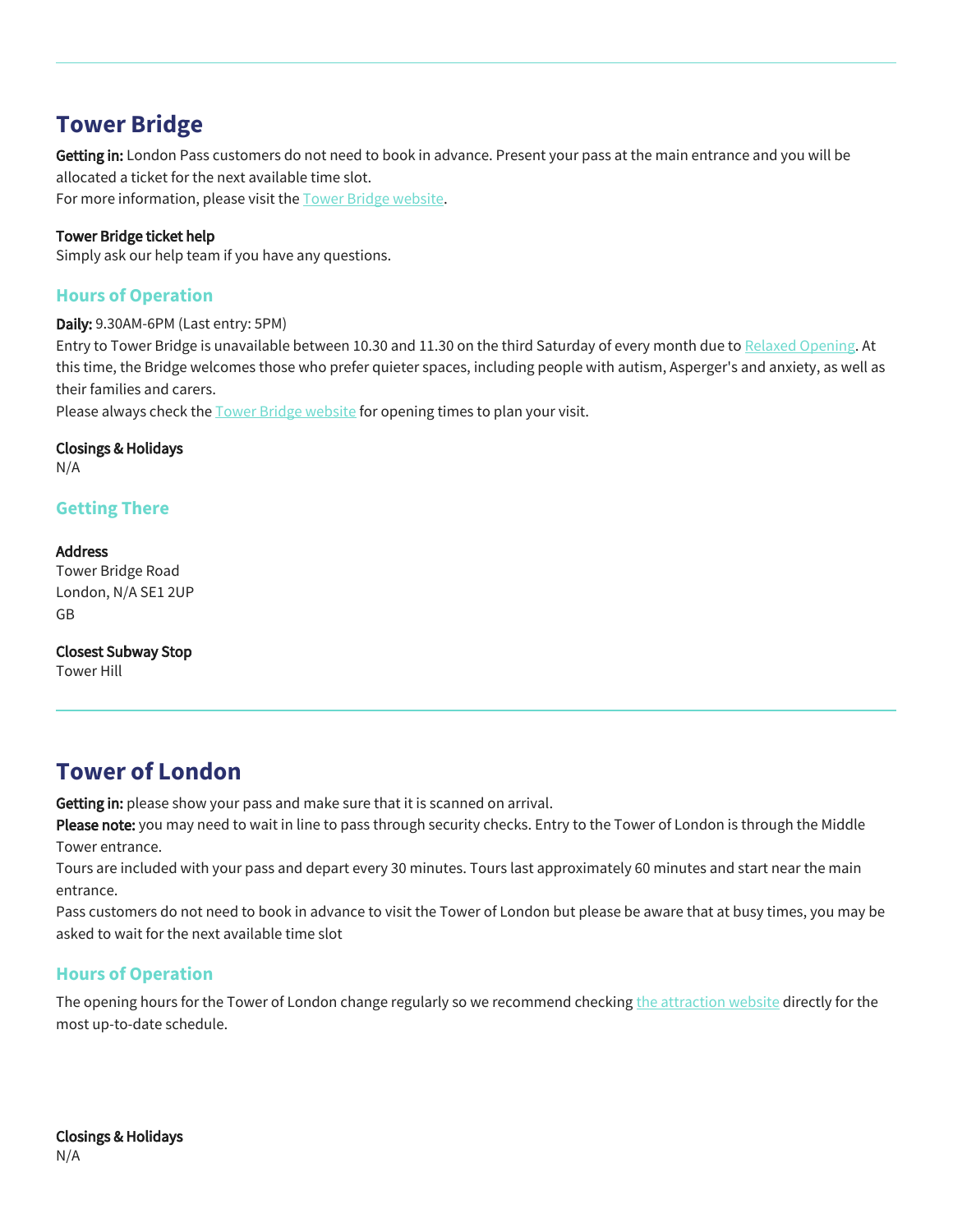## **Getting There**

Address Tower Hill EC3 London, N/A EC3N 4AB GB

Closest Subway Stop Tower Hill

## **Twickenham Stadium Tour & World Rugby Museum**

Getting in: There is no need to purchase additional tickets for the Twickenham Stadium Tour and Rugby World Museum. Simply show your pass upon arrival.

Please note: Free parking is available but is always limited. There is no parking available on match and event days. To get free parking, you need to register your vehicle on arrival at the England Rugby Store. Both the tour and the museum are fully wheelchair accessible.

#### Ticket help

Simply ask our help team if you have any questions. See the [Twickenham Stadium](http://www.worldrugbymuseum.com/visit)website for more details.

## **Hours of Operation**

#### Museum opening times:

Monday - Saturday 10AM to 2PM Sunday: 11AM to 2PM **TOURS** Mon, Wed, Fri & Sun - 11.30, 12.30 Sat - 10.30, 11.30, 12.30

Closings & Holidays

N/A

## **Reservations required**

Please book your stadium tour online. Once you have selected your date and time, you will be asked, "Do you have a voucher?", select "Yes" and then choose "London Pass" from the drop-down menu. You then just need to "apply voucher".

#### Website:

https://www.wtm360.co.uk/twickenham-stadium-world-rugby-museum-1533651498-twickenham-stadium-tour-and-worldrugby-museum.html

## **Getting There**

#### **Address**

Twickenham Stadium, Whitton Road, Twickenham London, N/A TW2 7BA GB

# **Twickenham Stadium World Rugby Museum**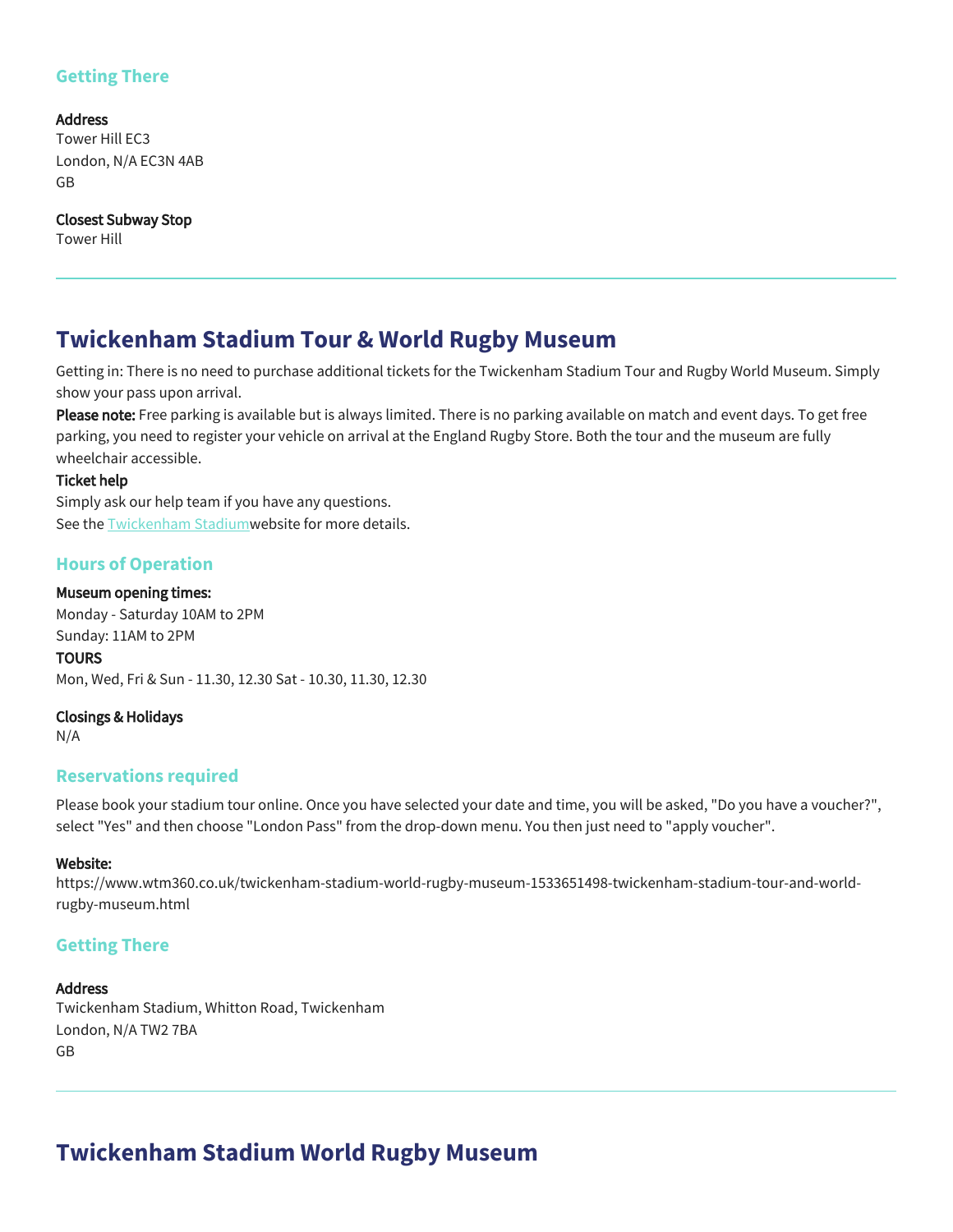Getting in: Simply show your pass upon arrival.

Please note: Free parking is available but is always limited. There is no parking available on match and event days. To get free parking, you need to register your vehicle on arrival at the England Rugby Store. The museum are fully wheelchair accessible.

## **Hours of Operation**

Tuesday — Saturday: 10AM—2PM Sunday: 11AM — 2PM Please note: On match and event days, museum opening times vary. For up-to-date information about opening times and tour availability, please click [here.](https://www.wtm360.co.uk/twickenham-stadium-world-rugby-museum-1533651498-twickenham-stadium-tour-and-world-rugby-museum.html)

Closings & Holidays Mondays

## **Getting There**

#### Address

Twickenham Stadium, Whitton Road, Twickenham London, N/A TW2 7BA GB

#### Closest Subway Stop

Twickenham Train Station

## **Uber Boat by Thames Clippers 1-day River Roamer**

Passes can be redeemed for your 1-day River Roamer ticket at any of the following piers during ticket office opening hours (10 AM-6 PM):

- Westminster
- Embankment
- London Bridge
- Tower Bridge

Once you have redeemed your London Pass, you can enjoy exploring the river across the entire network of 23 piers for the rest of the day.

Seats are allocated on a first-come, first-served basis.

#### **Hours of Operation**

Departs from major piers every 20 minutes and connects 23 piers along the River Thames. Please check the [Uber Boat by Thames Clippers timetable](https://www.thamesclippers.com/plan-your-journey/timetable) for exact timings.

#### Closings & Holidays

Christmas and Boxing Day (25 & 26 December) only.

## **Getting There**

Address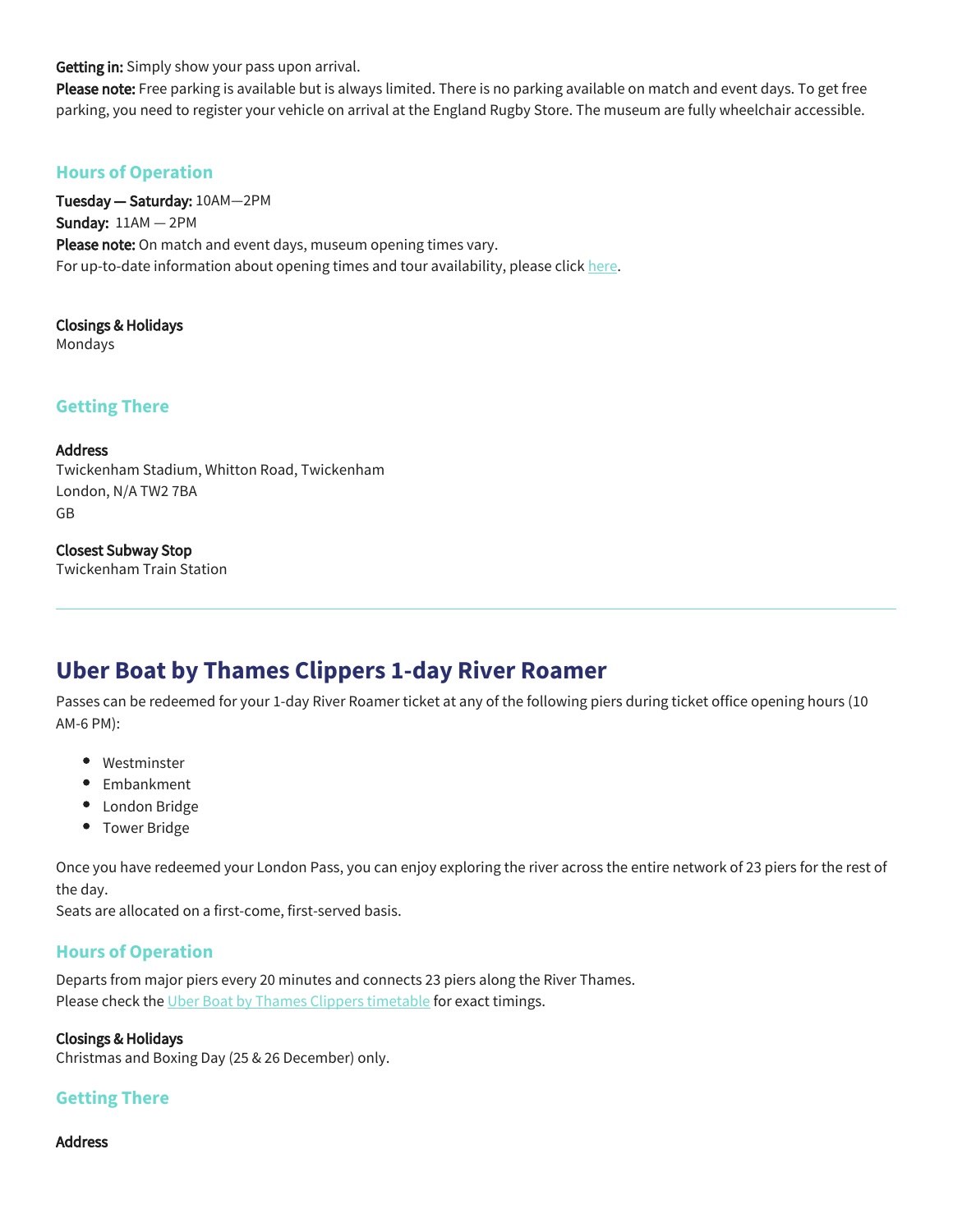# **Victoria and Albert Museum**

#### Using Your London Pass®

Simply show your London Pass® at the reception desk. While many exhibits are free, some do require a ticket to enter. Please check online to find prices and book [here.](https://www.vam.ac.uk/whatson)

Food and drinks are available at the on-site Garden and Courtyard cafes. The Garden Cafe is only available in December and January depending on the weather. A wide selection of food and drink is on offer, including coffee, tea, wine, pastries, sandwiches and hot meals.

Cloakrooms can be found in the Grand Entrance and Exhibition Road Quarter. All large bags and wheeled cases must be checked in.

All V&A Museum galleries are fully accessible and have a wide range of services for disabled visitors. Assistance dogs are welcome. Wheelchairs, walking frames, sound enhancement equipment for guided tours, large print maps and a full access guide to the Museum are available from the information desk in the Grand Entrance.

Toilets, accessible toilets and baby-changing facilities are on site.

## **Hours of Operation**

Saturday - Thursday: 10AM - 5:45PM (Cafe open until 5:15PM) Friday: 10AM - 10PM (Cafe open until 9:30PM)

Closings & Holidays

N/A

## **Getting There**

#### **Address**

Cromwell Road Kensington London, N/A SW7 2RL GB

# **Wellington Arch**

Getting in: simply show your pass at the entrance. For more information visit the [Wellington Arch](https://www.english-heritage.org.uk/visit/places/wellington-arch/) website.

## **Hours of Operation**

Wed-Sun: 10am-5pm; November - March Wed-Sun: 10am-4pm

Closings & Holidays 24-26 Dec, 1 Jan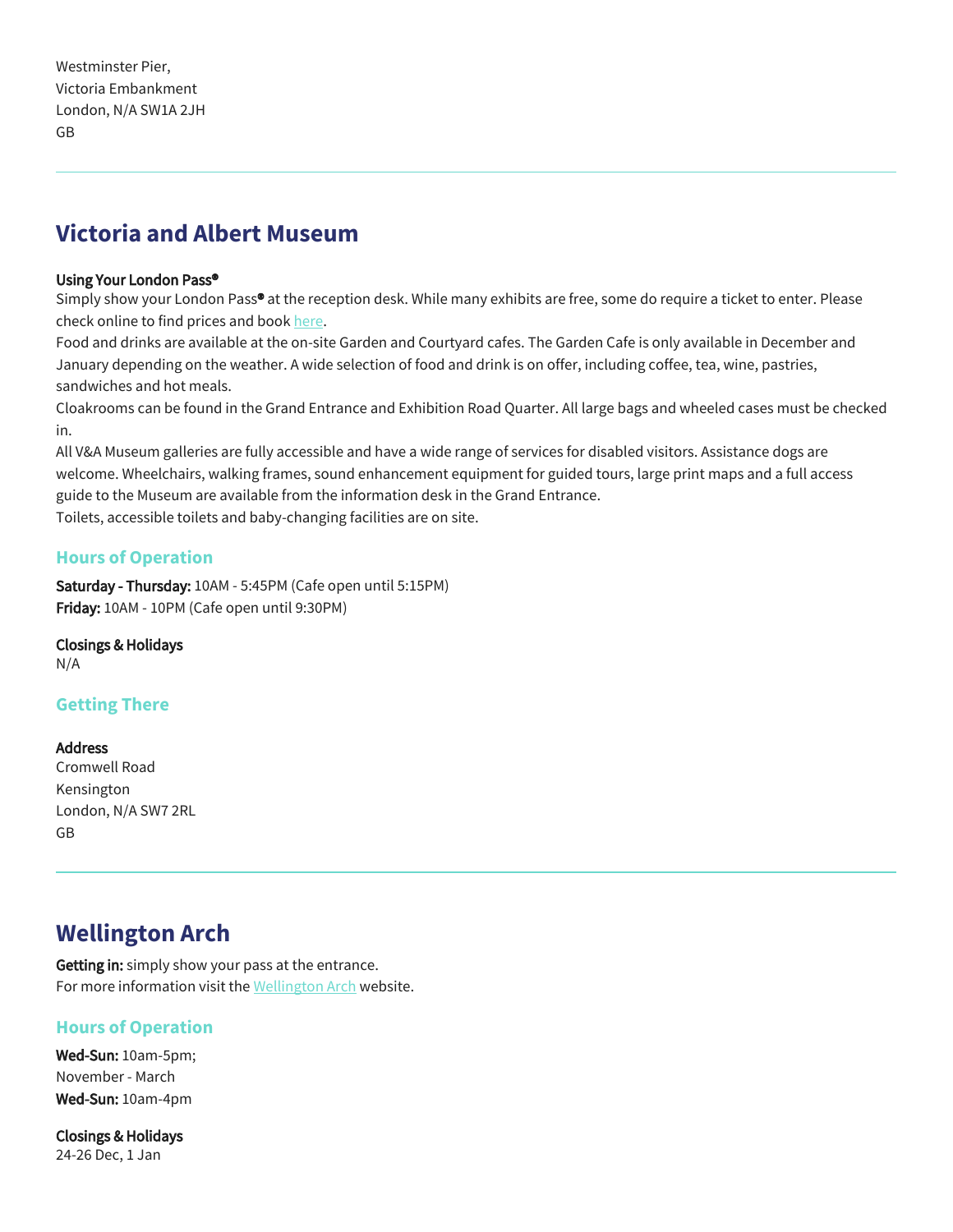### **Reservations required**

To ensure visitors' safety, this attraction is operating a pre-booked, timed-ticketing system. Customers can book free tickets by entering the code LP2021 when they select their preferred date and time [online.](https://englishheritage.seetickets.com/timeslots/wellington-arch?_ga=2.38696682.813858355.1598255943-1697310407.1591088579&_gac=1.224778856.1596040766.Cj0KCQjwvIT5BRCqARIsAAwwD-RJf2EmIOCPhvcVJR-iNknHkon3ZWGmciegaysKq1busS5lXZs7_esaAhMaEALw_wcB)

#### Website:

https://englishheritage.seetickets.com/timeslots/wellington-arch?\_ga=2.38696682.813858355.1598255943- 1697310407.1591088579&\_gac=1.224778856.1596040766.Cj0KCQjwvIT5BRCqARIsAAwwD-RJf2EmIOCPhvcVJRiNknHkon3ZWGmciegaysKq1busS5lXZs7\_esaAhMaEALw\_wcB

### **Getting There**

**Address** Apsley Way, Hyde Park Corner, London, N/A W1J 7JZ GB

Closest Subway Stop Hyde Park Corner

## **Wembley Stadium Tour**

#### Attraction status as of Nov 29, 2021: Closed

Tour tickets available on the day from the tours entrance next to the Bobby Moore Statue. Please check the [website](https://bookings.wembleytours.com/stadiumtours/home.htm) for operation days and arrive at least 30 minutes before the start of the tour.

#### **Hours of Operation**

Daily: 10AM-3PM

Closings & Holidays N/A

#### **Getting There**

#### **Address**

Wembley London, N/A HA9 0WS GB

# **Wernher Collection at Ranger's House**

Attraction status as of Nov 29, 2021: Temporarily unavailable Getting in: show your pass at the attraction entrance.

## **Hours of Operation**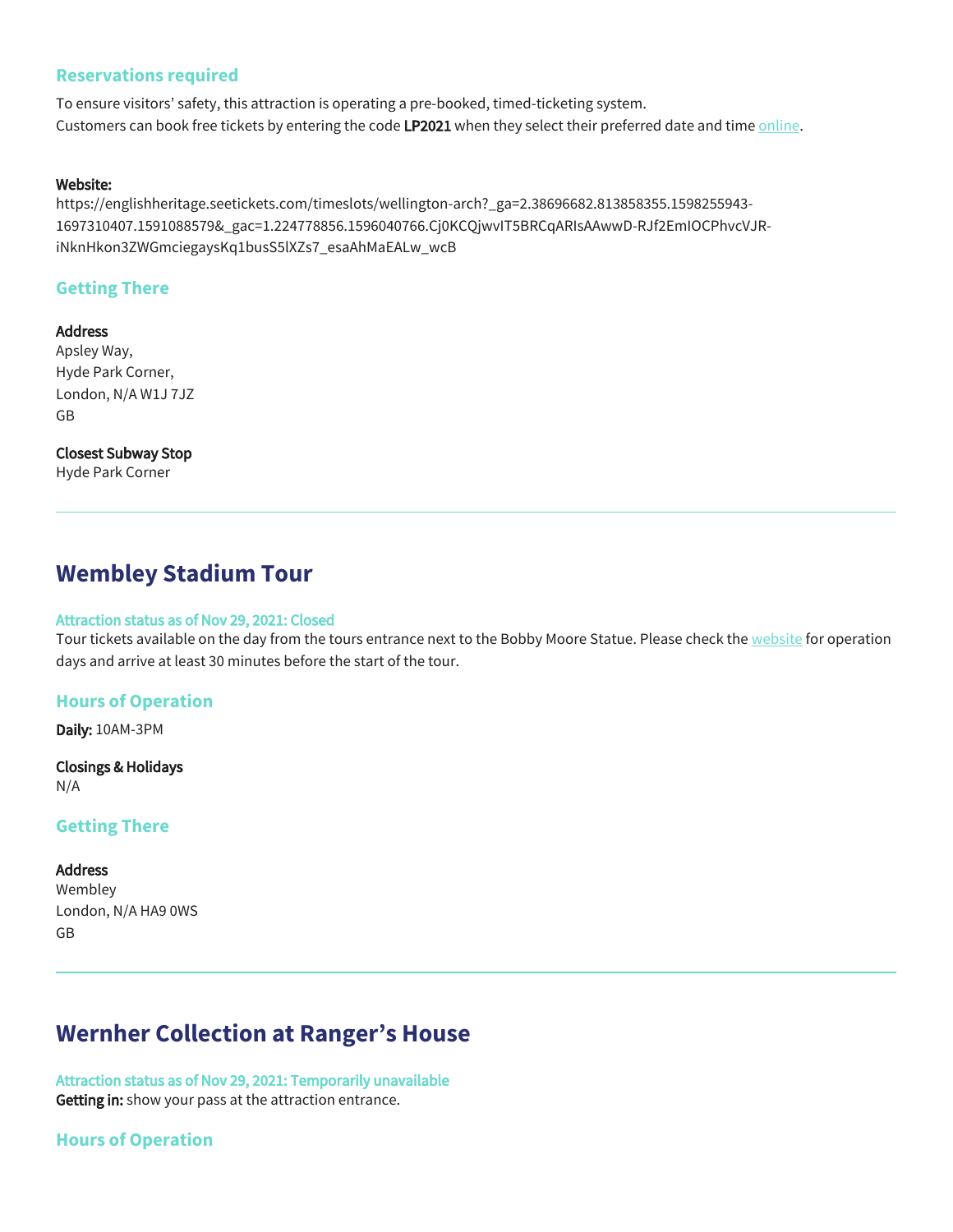#### 1st April to 2nd October - tours run:

Sunday-Wednesday: 11AM and 5PM

#### Closings & Holidays

Thursday - Saturday

#### **Reservations required**

To ensure visitors' safety, this attraction is operating a pre-booked, timed-ticketing system. Book free tickets by entering the code LP2021 when selecting your preferred date and time [on their website.](https://englishheritage.seetickets.com/event/ranger-s-house/ranger-s-house/1908474#op2)

#### Website:

https://englishheritage.seetickets.com/event/ranger-s-house/ranger-s-house/1908474#op2

## **Getting There**

#### **Address**

Chesterfield Walk, Greenwich, London , N/A SE10 8QX GB

#### Closest Subway Stop

Greenwich

# **Westminster Abbey**

Getting in: present your pass at the visitor entrance at the North Door (via North Green). Pass customers do not need to pre-book. Admission to the Abbey is always subject to availability.

## **Hours of Operation**

For the most accurate information about opening times, please visit the Abbey's [website](https://www.westminster-abbey.org/visit-us/prices-entry-times).

#### Closings & Holidays

The Abbey is subject to closure for ceremonial events and services, sometimes at short notice - please check the [website](https://www.westminster-abbey.org/visit-us/prices-entry-times) or call 020 7222 5152 for up-to-date closure information.

## **Getting There**

#### Address

20 Deans Yard Westminster, London, N/A SW1P 3PA GB

Closest Subway Stop London Underground: St James's Park (District or Circle lines) or Westminster (District or Jubilee lines)